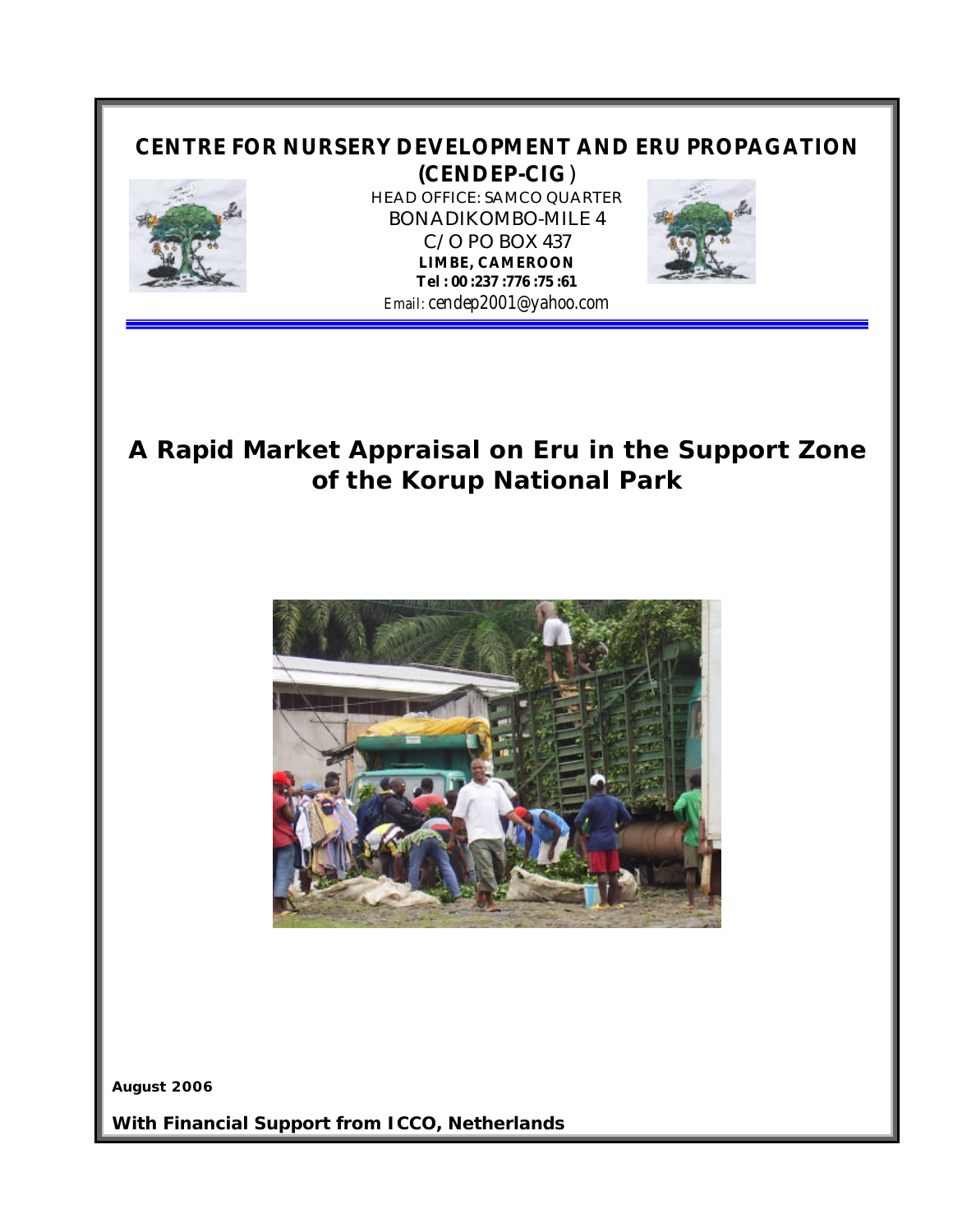# **CENTRE FOR NURSERY DEVELOPMENT AND ERU PROPAGATION (CENDEP)**





# **A RAPID MARKET APPRAISAL ON ERU IN THE SUPPORT ZONE OF THE KORUP NATIONAL PARK**

**By**

**Lingondo P. E., Atanga W., Tsianghang D., Fru M., Choh L., and O. M. Meliko**

> **Management and Coordination: Wirsiy E. F. & G. Y. Koleoko**

> > **August 2006**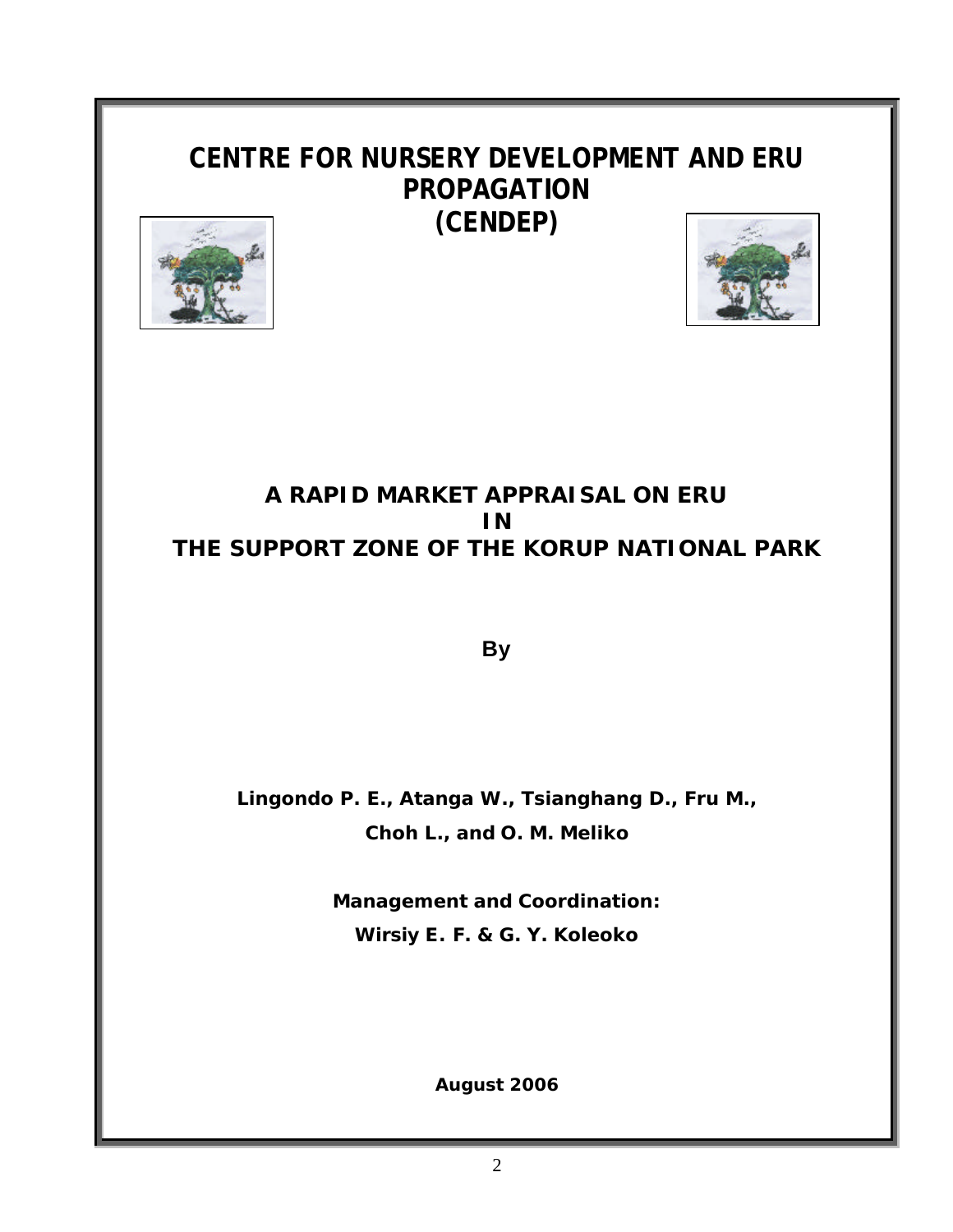## **TABLE OF CONTENT**

| 1.                                                                             |  |
|--------------------------------------------------------------------------------|--|
| 1.1                                                                            |  |
| 1.2                                                                            |  |
| 1.3                                                                            |  |
| 1.4                                                                            |  |
| 1.5                                                                            |  |
| 2.                                                                             |  |
| 2.1                                                                            |  |
| 2.2                                                                            |  |
| 2.3                                                                            |  |
| 2.4                                                                            |  |
| 3.                                                                             |  |
| 3.1                                                                            |  |
| 3.2                                                                            |  |
| 3.3                                                                            |  |
| 3.4                                                                            |  |
| 3.5                                                                            |  |
| 3.5                                                                            |  |
|                                                                                |  |
| 3.6                                                                            |  |
| 3.7                                                                            |  |
| 3.8                                                                            |  |
| 3.8.1                                                                          |  |
| 3.8.2                                                                          |  |
| 3.8.3                                                                          |  |
| Human resources are available to promote sustainability of activities<br>3.8.4 |  |
|                                                                                |  |
| Existence of inadequately explored markets in Asia, Europe and<br>3.8.5        |  |
|                                                                                |  |
| 3.8.6                                                                          |  |
| 3.9                                                                            |  |
| 3.9.1                                                                          |  |
| 3.9.2                                                                          |  |
| 3.9.3                                                                          |  |
| 3.9.4                                                                          |  |
| 3.9.5                                                                          |  |
| 3.9.6                                                                          |  |
| 4.                                                                             |  |
|                                                                                |  |
|                                                                                |  |
|                                                                                |  |
|                                                                                |  |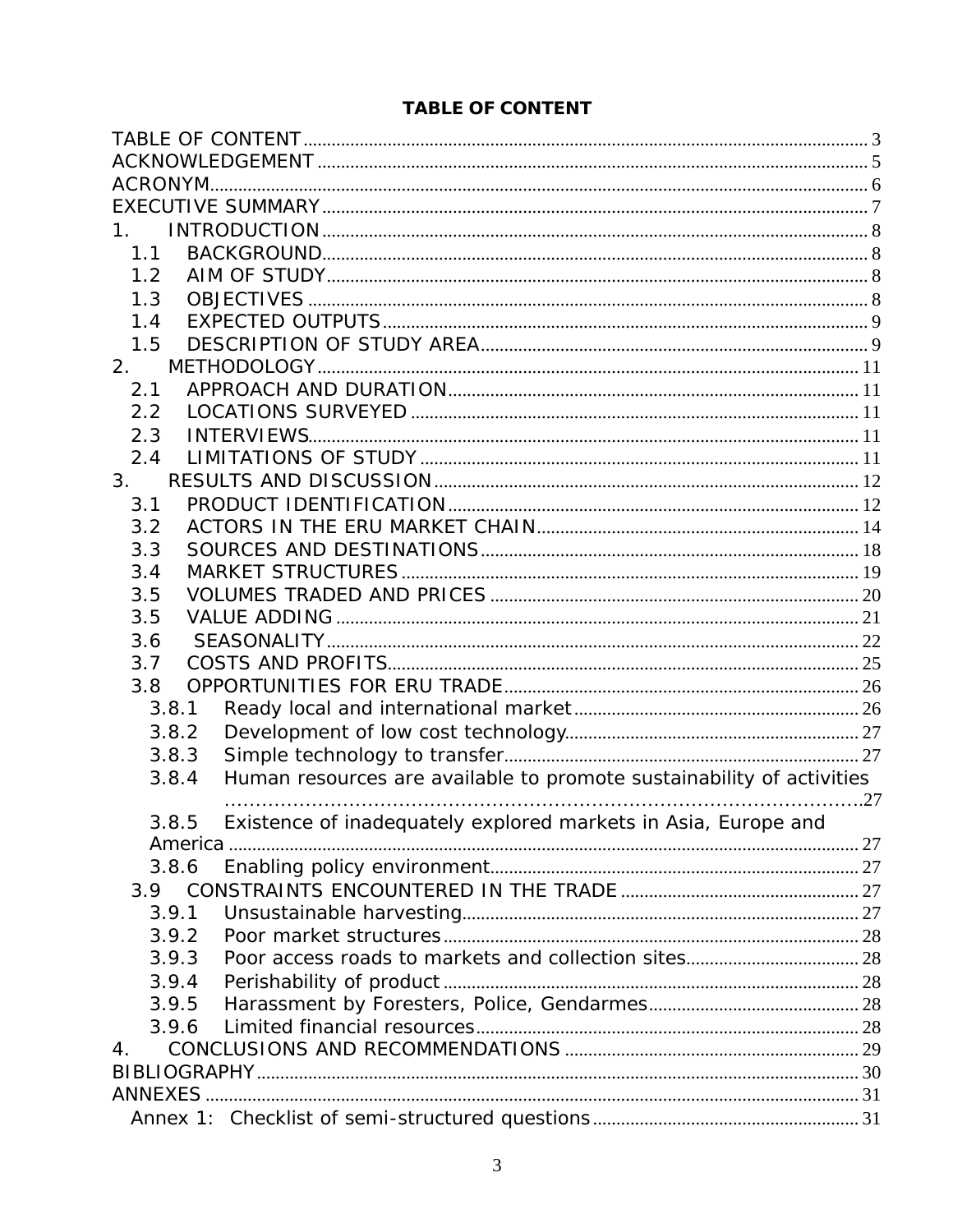Annex 2: Photographs of activities on the eru chain and market outlets............ 32

# **Tables**

| Table 1: Distribution of traders in surveyed markets in the Southwest province 16 |  |  |
|-----------------------------------------------------------------------------------|--|--|
|                                                                                   |  |  |

# **Figures**

| Figure 5: Seasonal variations in eru trade in the support zone of KNP 22      |  |
|-------------------------------------------------------------------------------|--|
| Figure 6: Seasonal variations in prices, profits and resource availability 24 |  |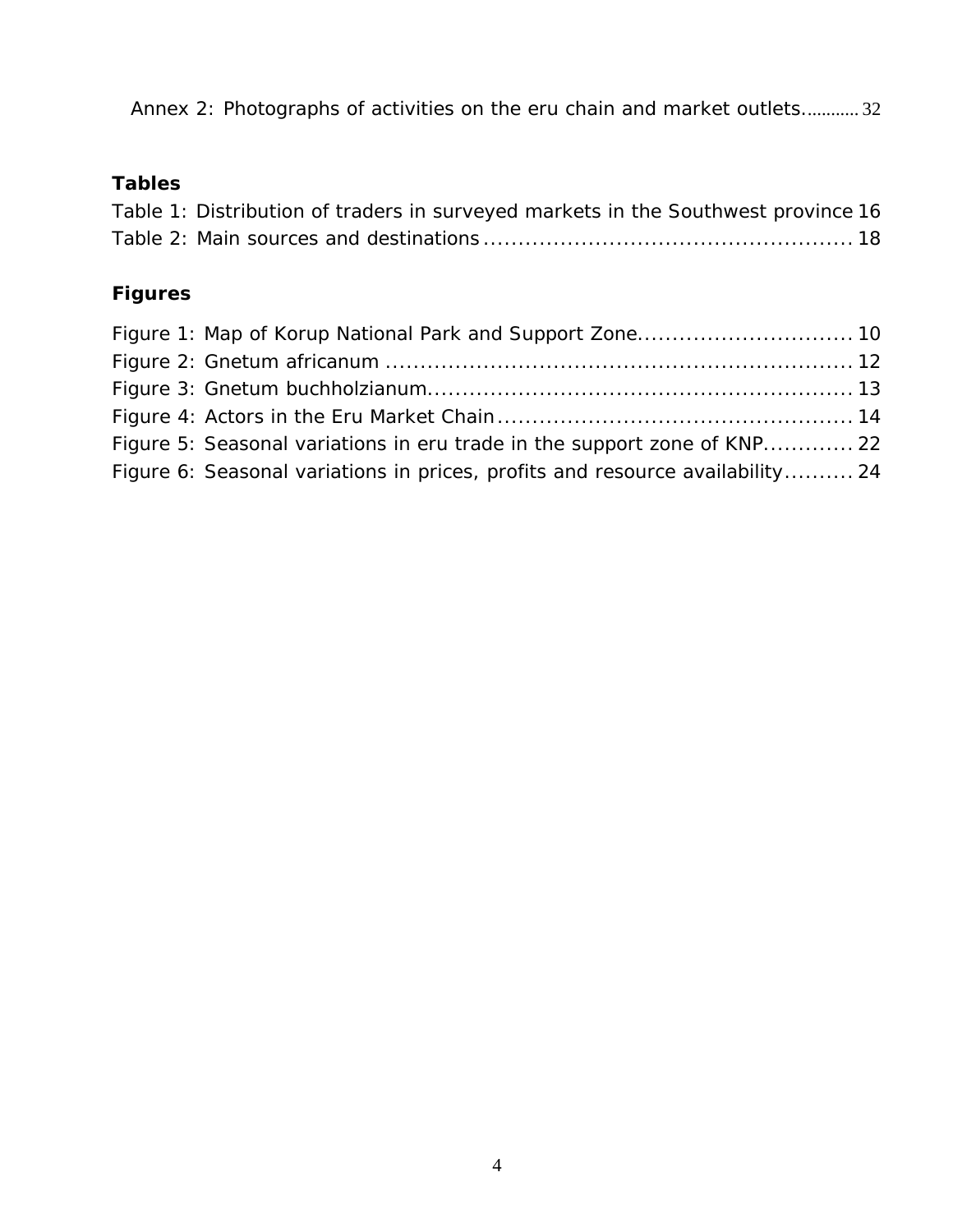## **ACKNOWLEDGEMENT**

CENDEP gratefully acknowledges ICCO, for providing grant funds to enable the execution of this study.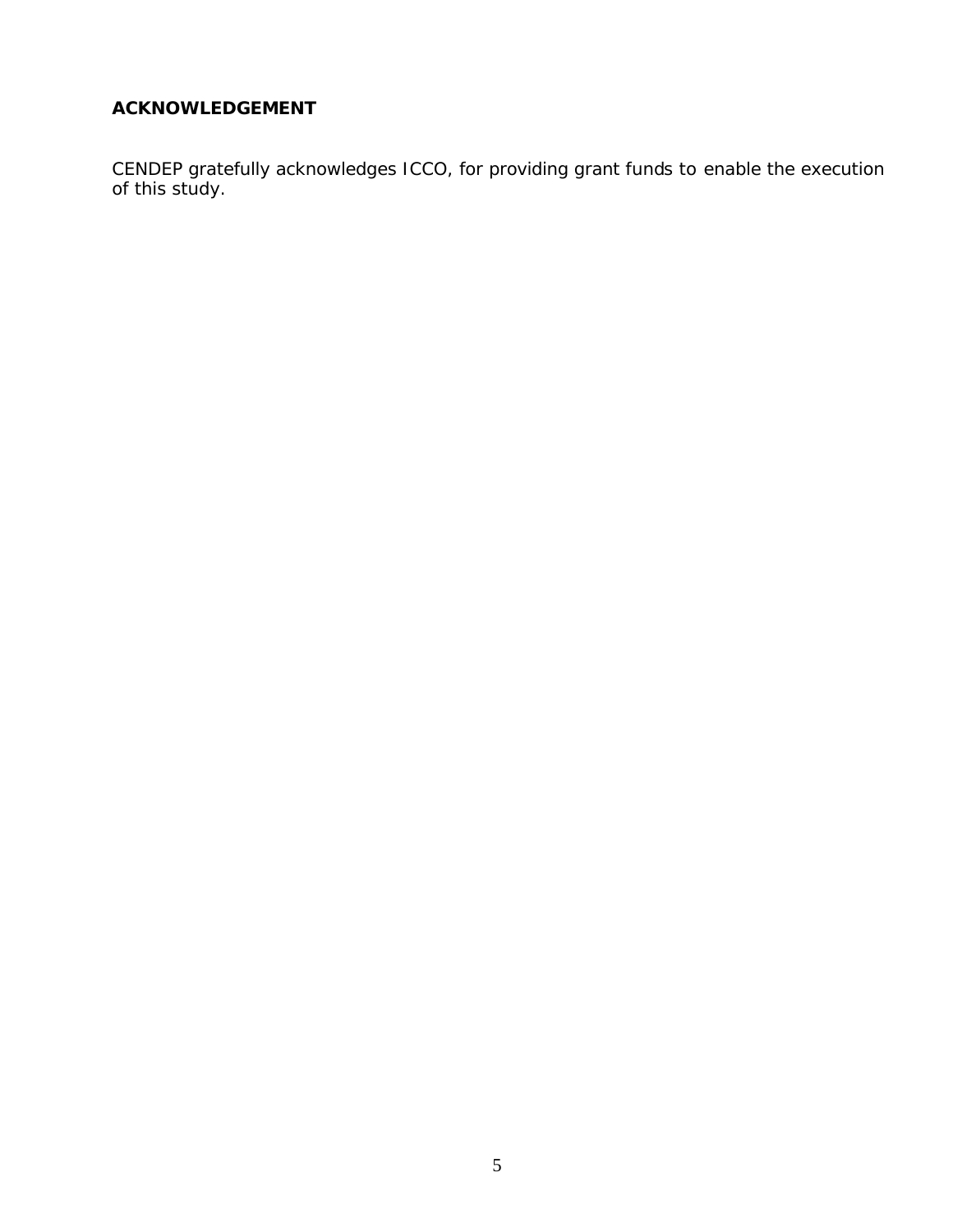# **ACRONYM**

- CENDEP Centre for Nursery Development and Eru Propagation
- KNP Korup National Park
- Kg Kilogram
- Km<sup>2</sup> Kilometer square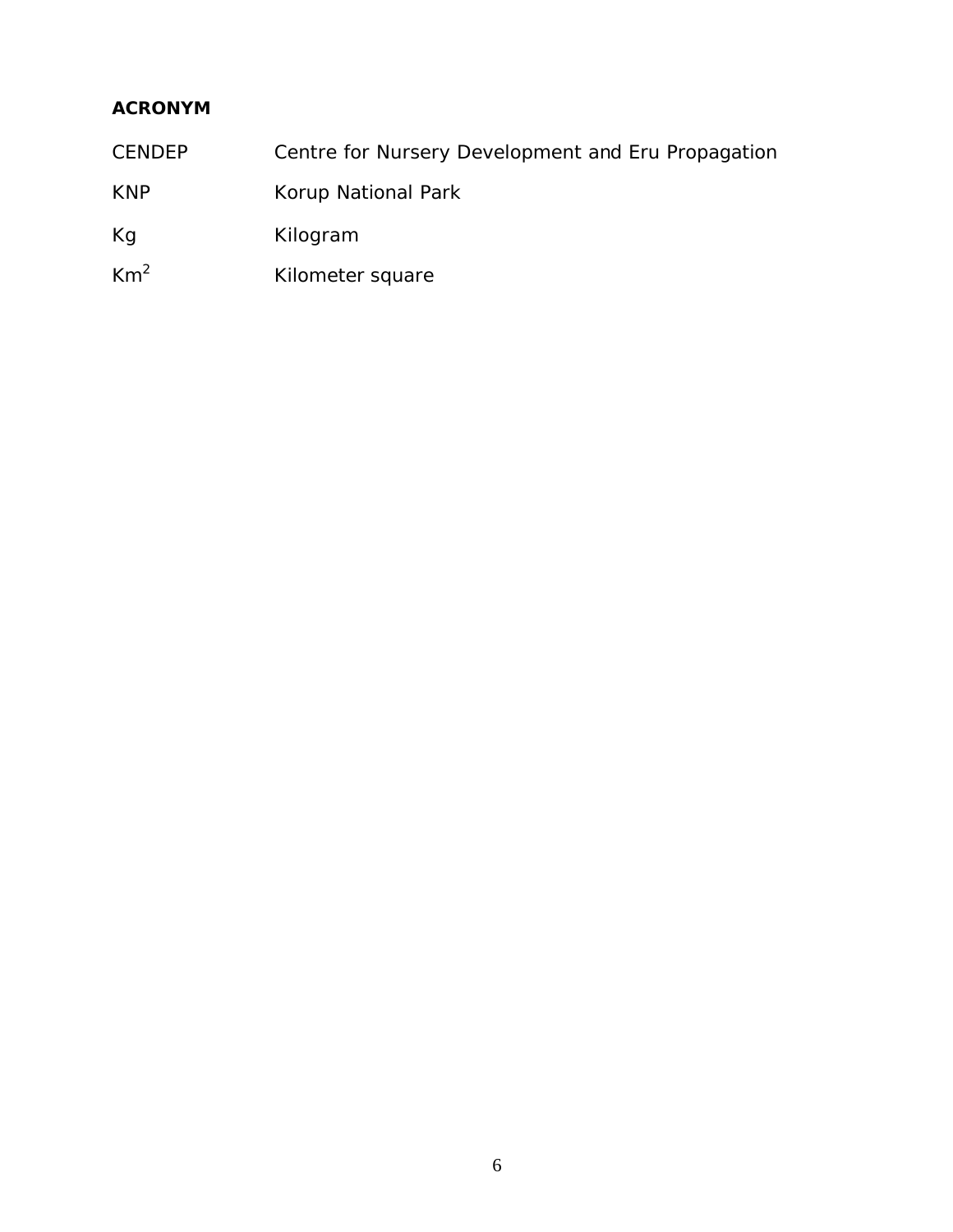#### **EXECUTIVE SUMMARY**

- 1. The purpose of this report is to carry out a rapid market appraisal of eru (Gnetum sp.) in the support zone of the Korup National Park (KNP), South West Province, Cameroon.
- 2. The KNP was created as a forest reserve in 1939 and upgraded to a national park in 1986. This humid forest is endowed with rich biodiversity of local, national and international significance. KNP and its support zone provide land, forest products, water and other ecosystem functions and services to at least 50,000 inhabitants in the area. The main occupations of the local people include agriculture, fishing, hunting and collection of timber and non timber forest products. Most settlements are remote and inaccessible, with limited access to markets and other basic social infrastructure. Local people trek for a day or more to get to the nearest village market to procure basic household needs.
- 3. Eru is a leafy climbing vine growing in the humid tropical forests of Cameroon and in West and Central Africa. It is a widely cherished delicacy across the nation with very high demand nationally and internationally. Two species of eru are identified in local markets in the study area namely Gnetum buchholzianum and Gnetum africanum, including some morphological and ecological variations.
- 4. The main actors identified in the eru market chain include harvesters, buyers wholesale- exporters, wholesale-retailers, shredders, Government Officials, municipal councils, traditional authorities, transporters, commissioned middlemen, loaders and off loaders, waterers and counters.
- 5. Eru was found to be profitable to all actors on the market chain, the least having monthly returns above the poverty line. Small scale exporters have a profit of about FCFA80,000 to FCFA200,000, and a monthly average of FCFA120,000.
- 6. The main constraints identified include unsustainable harvesting, product spoilage, economic and ecological losses due to frequent excess supplies, poor market structures, poor infrastructure to source areas and markets and artificial barriers created by some government officials.
- 7. Mitigation measures recommended include exploring low-cost technologies for value adding, community mobilization and awareness raising, promotion of community based conservation and the establishment of sustainable management systems, advocating policy reforms that provide incentives for community based conservation and livelihood improvement, improving market structures and research.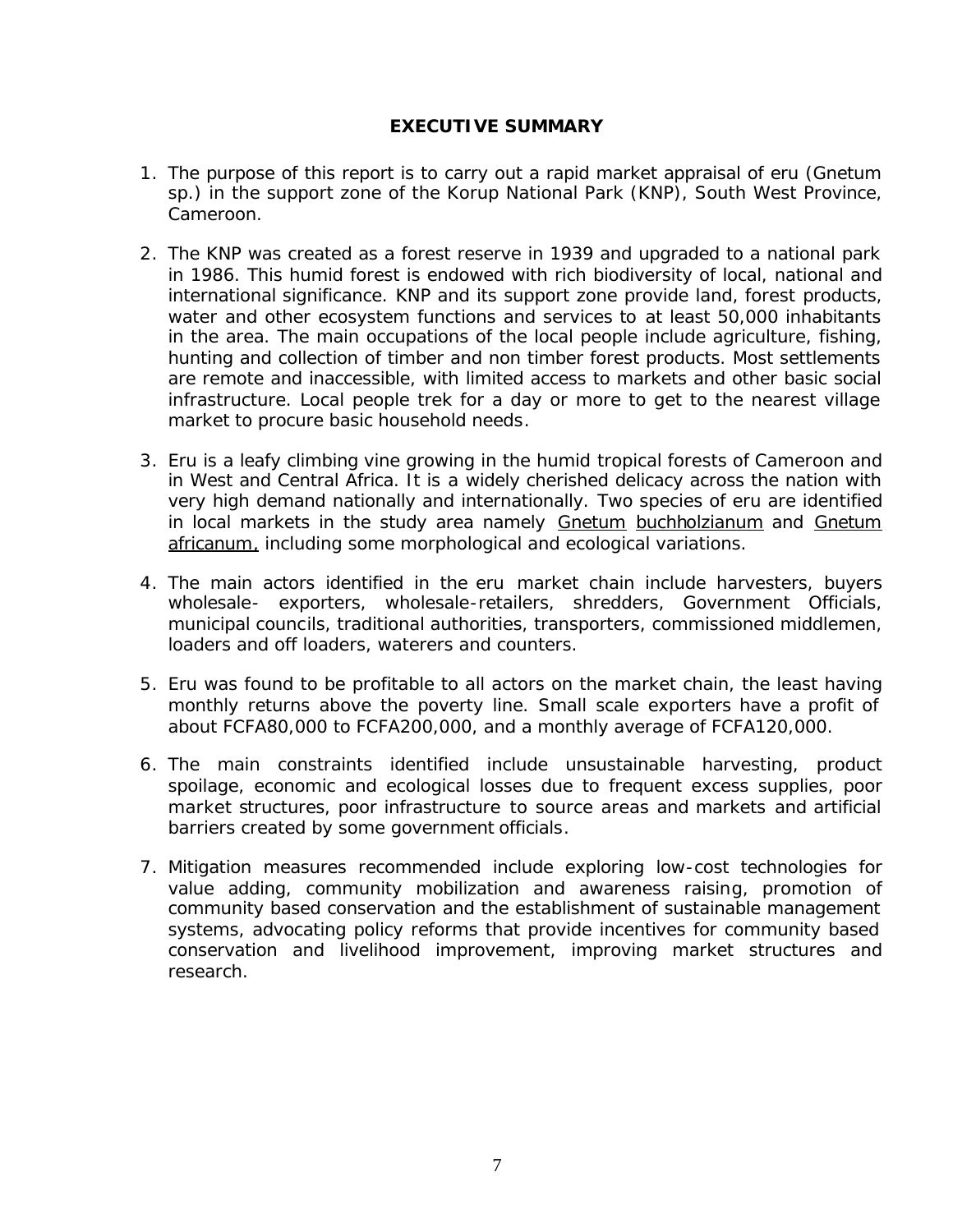## **1. INTRODUCTION**

## 1.1 BACKGROUND

The Centre for Nursery Development and Eru Propagation (CENDEP) is a legal entity created in 2000 with its headquarters in Limbe, Southwest province, Cameroon. Its mission is to assist forest communities to achieve forest conservation and improve their livelihoods using the principles of 'Conservation through Cultivation' and enrichment planting. CENDEP's objectives include among others training of forest users on the domestication of non-timber forest products, the most successful and widely disseminated being Gnetum species, locally called eru. Several NTFPs are being grown in farmers' fields in Cameroon such as Irvingia sp., Dacryodes edulis., Recinodendron heudellottii, Piper guinensis and Cola sp. elsewhere and there are indications that field trials have potential for on-farm cultivation for Gnetum and rattans species.

Non timber forest products (NTFPs) are the huge variety of materials derived from forests excluding timber and fuel wood. NTFPs include bark, roots, tubers, corms, leaves, flowers, seeds, fruits, sap, resins, honey, fungi, and animal products such as meat, skins, bones and teeth. NTFPs are harvested from the forest areas and are produced in farmers' fields. They are used for food and medicine and as a source of income. NTFPs are consumed in rural and urban homes, and are traded in local, regional and international markets. Gnetum species (eru) is one of the most important NTFPs in Cameroon with high economic, cultural and medicinal importance, hence the increasing attention to ensure its existence in the long term.

Eru is a leafy climbing vine growing in the humid tropical forests of Cameroon and in West and Central Africa. It is a widely cherished delicacy across the nation with very high demand nationally and internationally. Collection of eru is largely from the wild with women and children providing the greatest labour force. Harvesting methods are reported to be unsustainable and concerns are on the rise as to the rate of depletion of wild stocks to meet the rapid increase in demands locally and internationally. Local people increasingly cover longer distances to find eru as stocks closer to residential and farming areas have been depleted due to unsustainable harvesting, over harvesting and or agricultural expansion. In order to bridge some of the gaps in production, CENDEP has been carrying out training workshops on eru domestication nationally since its creation in 2000. While it is important to train local people in the domestication of non timber forest products to offset any deficits that may arise in demand and supply from production in the wild, it is equally important to make informed decisions to improve household economies of local people engaged in the sector.

## 1.2 AIM OF STUDY

The aim of this study is to carry out a rapid appraisal of eru trade in the Southwest province, Cameroon.

## 1.3 OBJECTIVES

The objectives of this study were to:

- − provide a detailed description of the eru market chain in the support zone of the Korup National Park
- − identify the actors in the market chain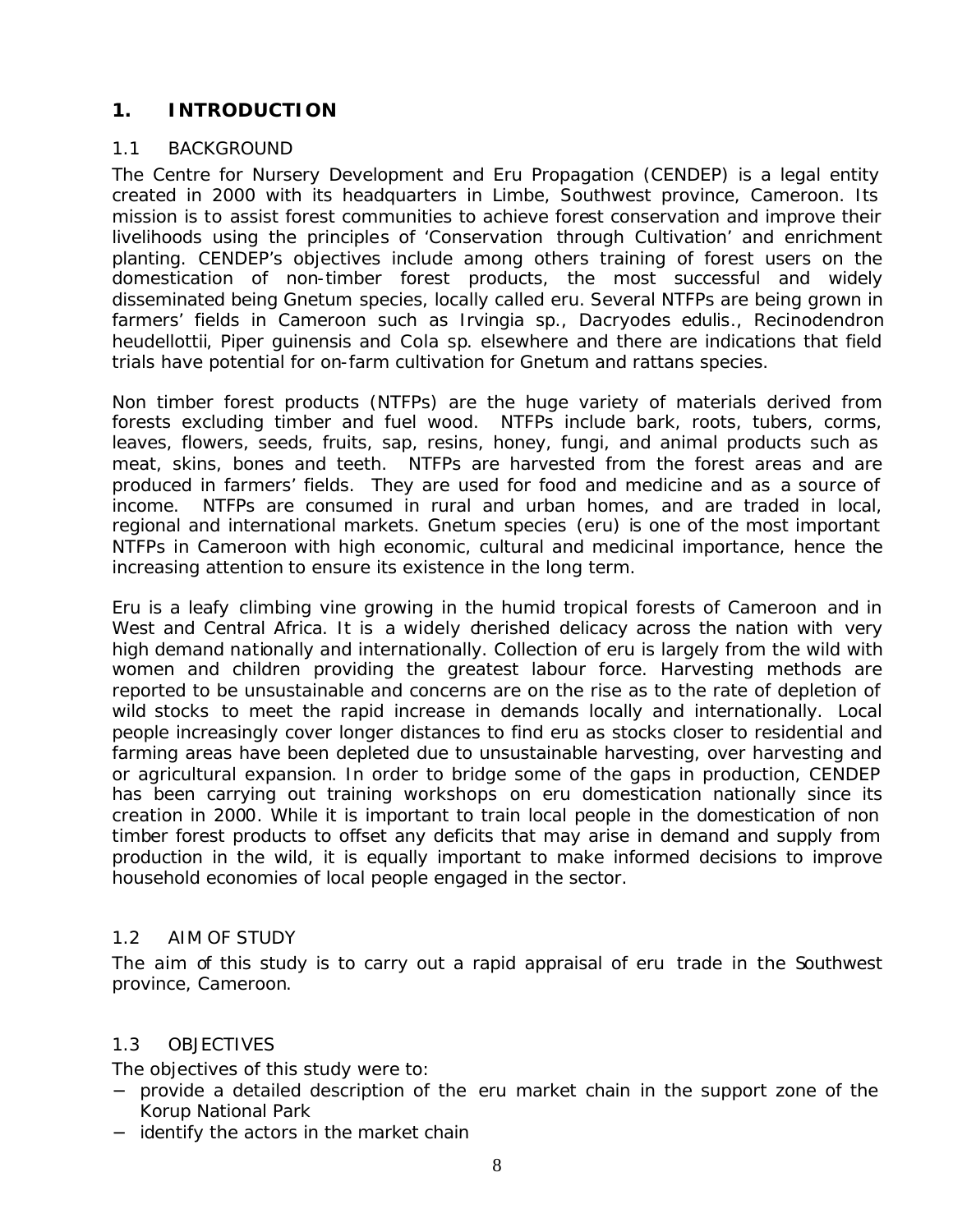- − demonstrate the profitability of eru trade in the support zone of KNP
- − identify opportunities and constraints in the marketing of eru in the support zone of KNP
- − make recommendations based on results of the survey

### 1.4 EXPECTED OUTPUTS

The expected outputs include the following:

- − description of the market chain and structure
- − recommendations

#### 1.5 DESCRIPTION OF STUDY AREA

The Korup National Park (KNP) is rich in fauna and flora of local, national and international significance and has a humid climate with an average annual rainfall of about 5000mm. The park was first conferred a protection status as a forest reserve in 1937 by colonial administration and upgraded to a national park in 1986, with the aim to conserve the park's rich biodiversity as well as maintain the integrity of its ecological and physical processes. KNP is located in the Southwest province, along Cameroon's border with Nigeria and it extends from latitude 4°51? to 5°28? North and longitude 8°42? and 9°16?East. The park covers an area of 1,260 km? while its support zone has a surface area of 5,353 km? (Figure 1).

KNP and its support zone provide land, forest products, water and other ecosystem functions and services to at least 50,000 inhabitants in the area. This population carries out agriculture, fishing, hunting and collection of timber and non timber forest products. Most settlements in the area are remote and inaccessible with poor access to markets and other basic social infrastructure. Access to remote settlements is on foot, with some settlements being cut off for varying lengths of time during the rainy season due to several overflowing streams and rivers. Local people trek for a day or more to get to the nearest village market to procure basic household needs.

The ethnic composition of the KNP area is divers and includes the Oroko, Korup, Ejagham, Balong, Bassossi, Upper Banyang and Mbo. These have strong historical, linguistic and cultural similarities. In addition, Korup and Ejagham ethnic groups have close cultural and historical ties with birder communities in neighbouring Nigeria.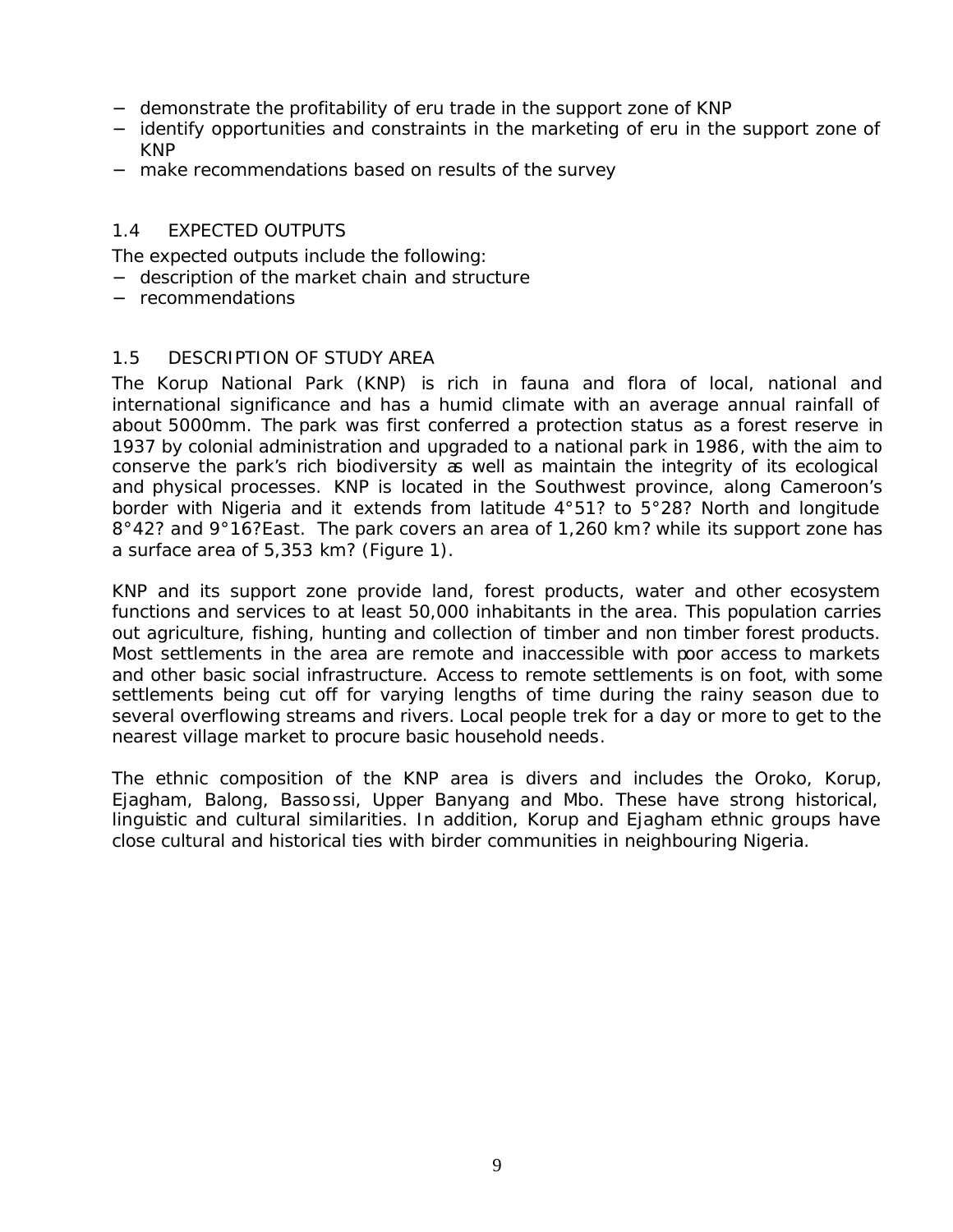Figure 1: Map of Korup National Park and Support Zone



*Source: Draft Management Plan of Korup National Park, 2002*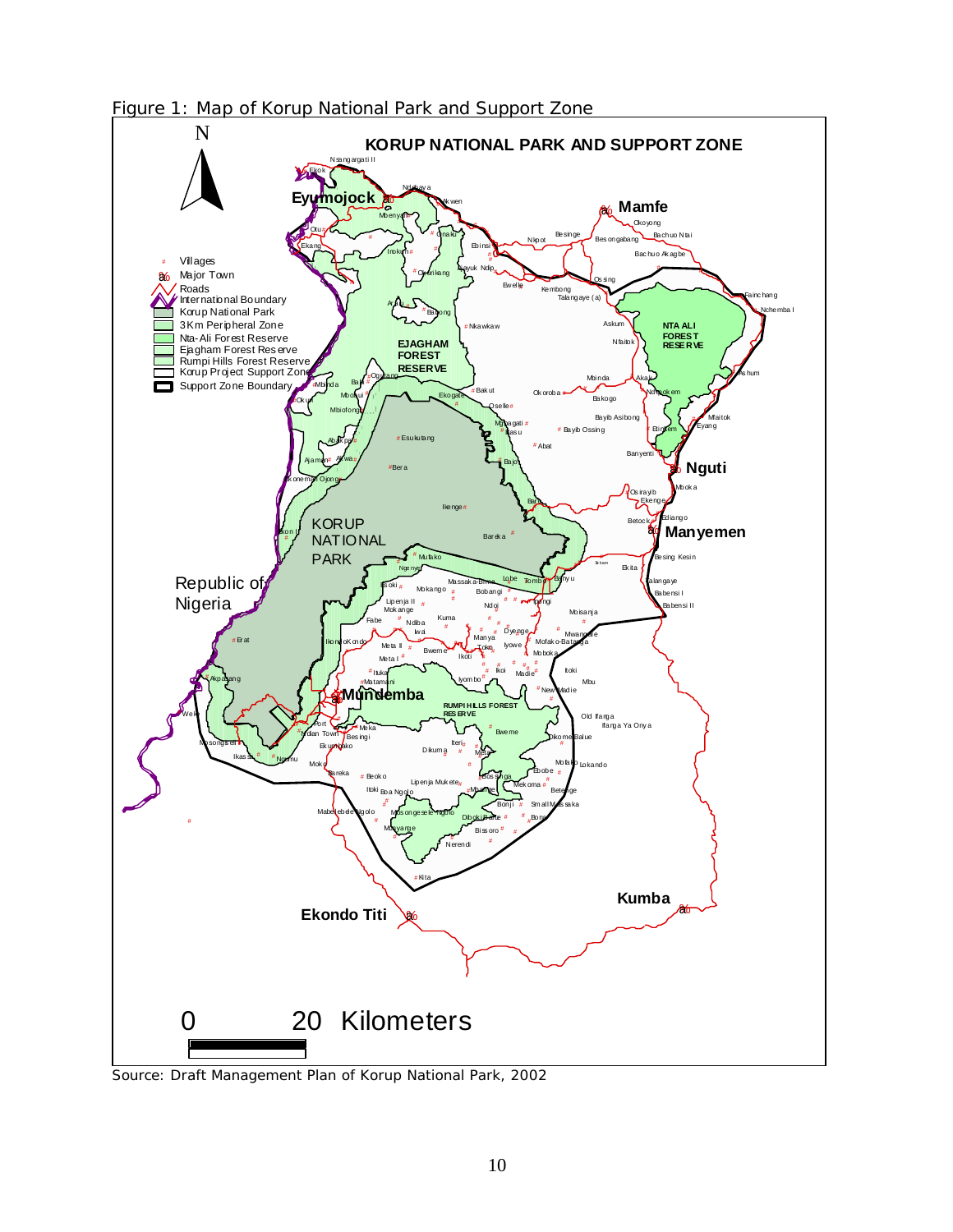## **2. METHODOLOGY**

## 2.1 APPROACH AND DURATION

A rapid market appraisal on eru was carried out in the Southwest province, Cameroon by a six-man multi-disciplinary team including a consultant and five CENDEP staff. Tools used in the survey included review of secondary data, direct observation, semistructured interviews and focus group discussion. A concise checklist of semi-structured questions was developed and used during interviews. Review of secondary data was carried out prior to field visits to designated sites. The field appraisal was conducted from July 14<sup>th</sup> to August 3<sup>rd</sup>, 2006. A test run of the semi-structured questions developed was carried out, followed by a debriefing session to analyze the results before staff went out to the field. Regular team debriefing sessions were held during field appraisal for reporting, preliminary data analysis and planning.

## 2.2 LOCATIONS SURVEYED

Urban, rural and border markets were earmarked and visited during the survey. Urban and semi-urban markets visited included Limbe, Buea, Kumba and Mamfe. Rural markets visited included Wone, Nguti, Manyemen, Mundemba, Mbonge, Ekondo Titi. Border markets visited include Idenau, Bota wharf and Cross River beach in Mamfe. A visit was also made to Ayong village, an outlet for eru from major harvesting centers in the remote areas of the support zone.

## 2.3 INTERVIEWS

The survey included semi-structured interviews with individuals at different levels of the market chain. In addition, one focus group meeting involving a village chief and 15 female eru small scale harvesters was also held. In total, (111) persons were interviewed including 28 men and 82 women. Interviews were carried out with different actors on the chain as follows: harvesters (21), transporters (6), government officials (8), restaurant operators (4), wholesale buyers/exporters (10) wholesale buyers and retailers (18), shredders (buy and cut) in local markets (27), former harvesters, now shredders (3), commissioned middlemen (2), waterer (1), tiers (5), union leader (1), traditional leader (1) and others (4).

## 2.4 LIMITATIONS OF STUDY

- − The study was carried out during the rainy season when eru related activities in the KNP support zone were negligible. As a result, key actors could not be traced easily.
- − Poor access roads in the support zone made it impossible for the team to travel to major source areas and contact harvesters who liaise with the exporters.
- − Demographic information was not available for most interviews, therefore data was not segregated based on demography.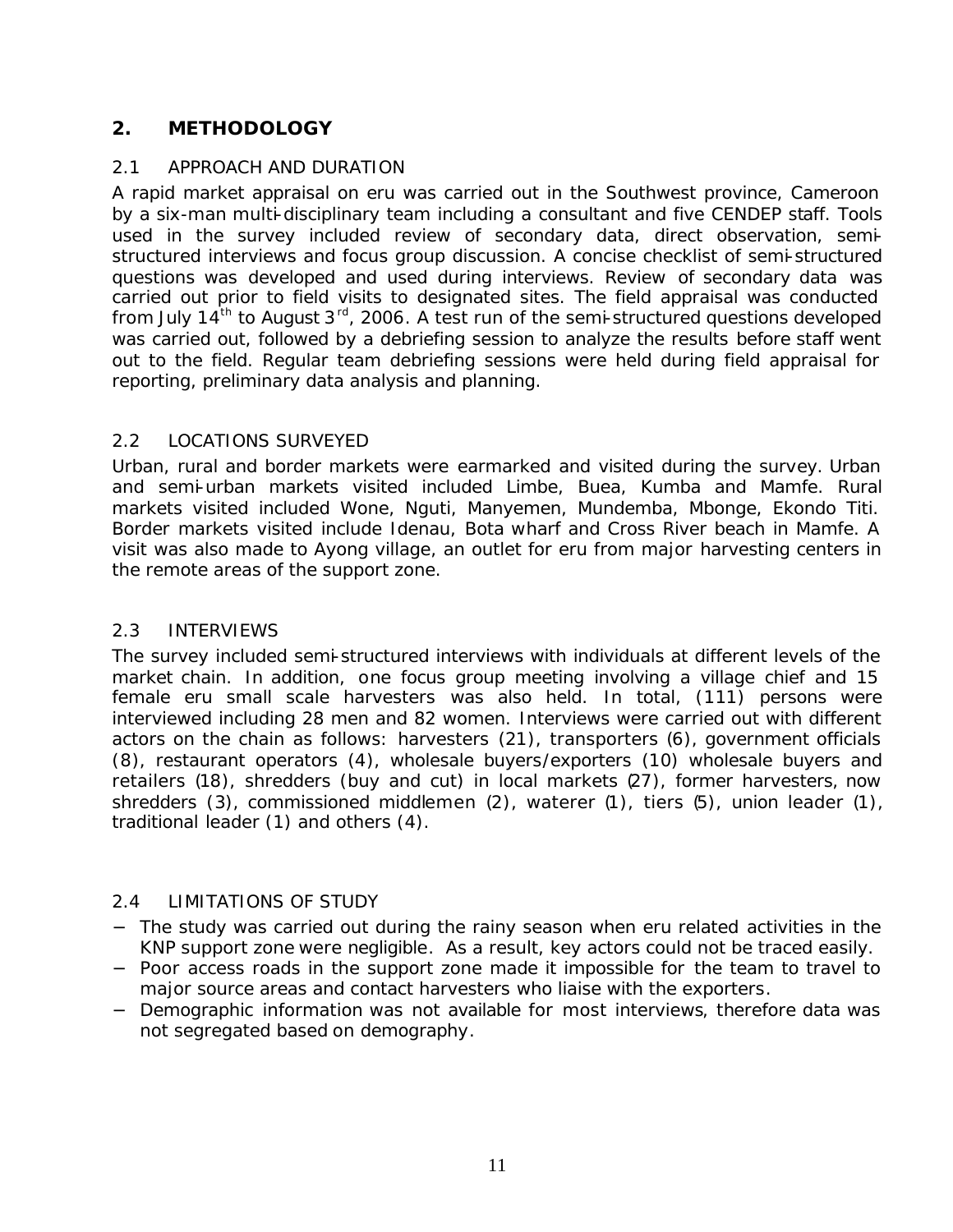## **3. RESULTS AND DISCUSSION**

## 3.1 PRODUCT IDENTIFICATION

Two main species of Gnetum (eru) were identified in markets in the study area namely Gnetum buchholzianum and Gnetum africanum (Figure 2 and 3). In addition some morphological and ecological variations of Gnetum sp. were identified in the study area by local people. Characteristics used to differentiate the species and varieties include leaf shape, leaf size, leaf colour, inter node length and yields per vine.

G. buchholzianum referred to locally by actors in the market chain as 'contry eru or Yaounde eru' has broad leaves (Figure 2) and is the predominant species in the study area. Harvesters, wholesale and retail traders, exporters and restaurant operators reported that this species is preferred in local and international (Nigerian) markets, and for the following reasons:

- − it has larger leaves
- − it is easier to select (pick) before shredding
- − produces relatively larger quantity after shredding
- − does not shrink after cooking
- − stays longer without shedding leaves
- − tastes better than G. africanum
- − has higher yield per vine

G. africanum is known locally by the actors in the market chain as either 'Souza eru or Kumba eru' and named after the source markets. It is identified by its narrow leaves and is said to originate mainly from the Centre and Littoral provinces of Cameroon. Although it is less preferred by consumers and traders, it constitutes a significant proportion of eru type sold around Kumba, Mundemba and Ekondo Titi and or exported officially and unofficially to Nigeria through Ekondo Titi beach and to an extent, Ekok and Otu borders.

#### Figure 2: Gnetum africanum

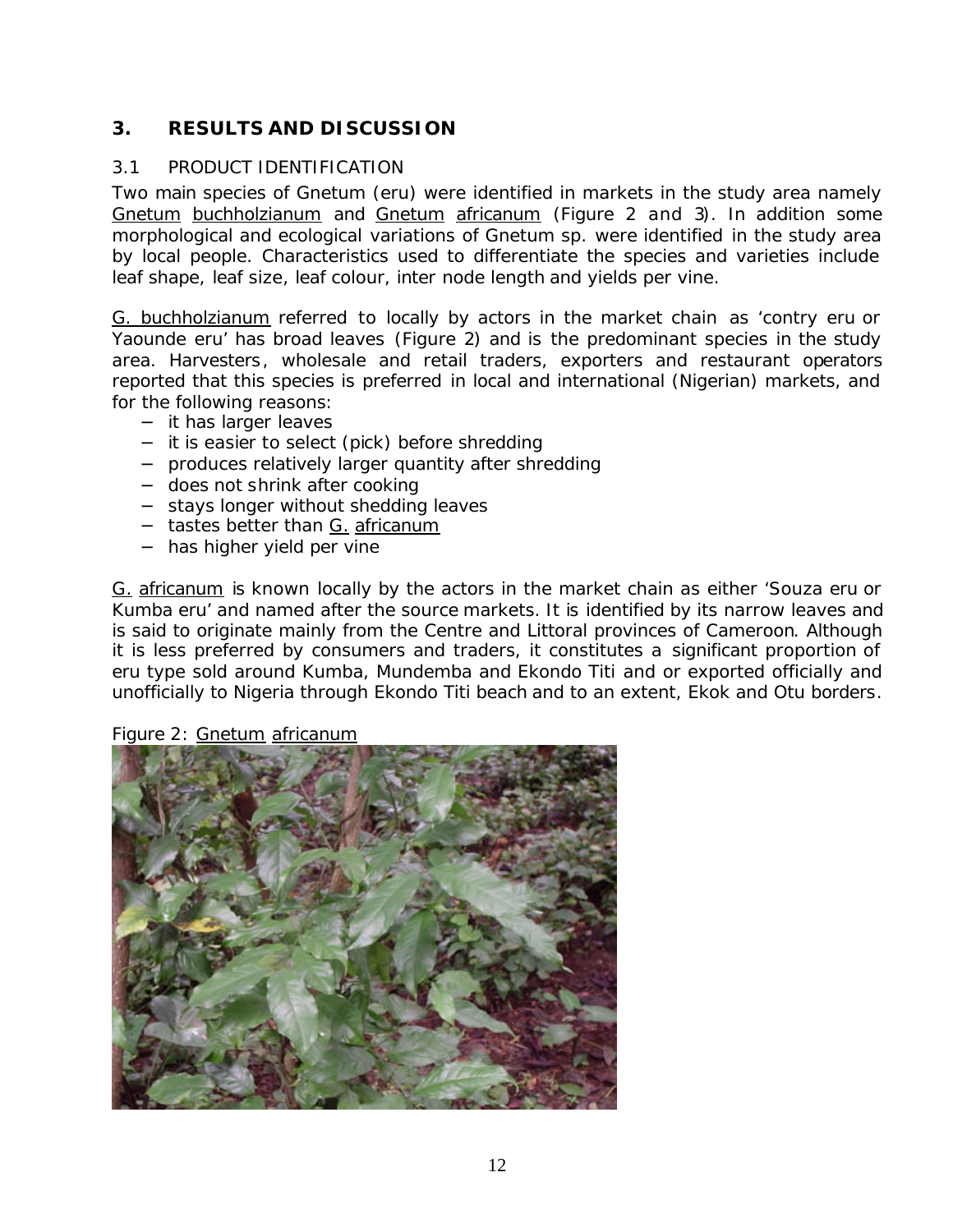Figure 3: Gnetum buchholzianum

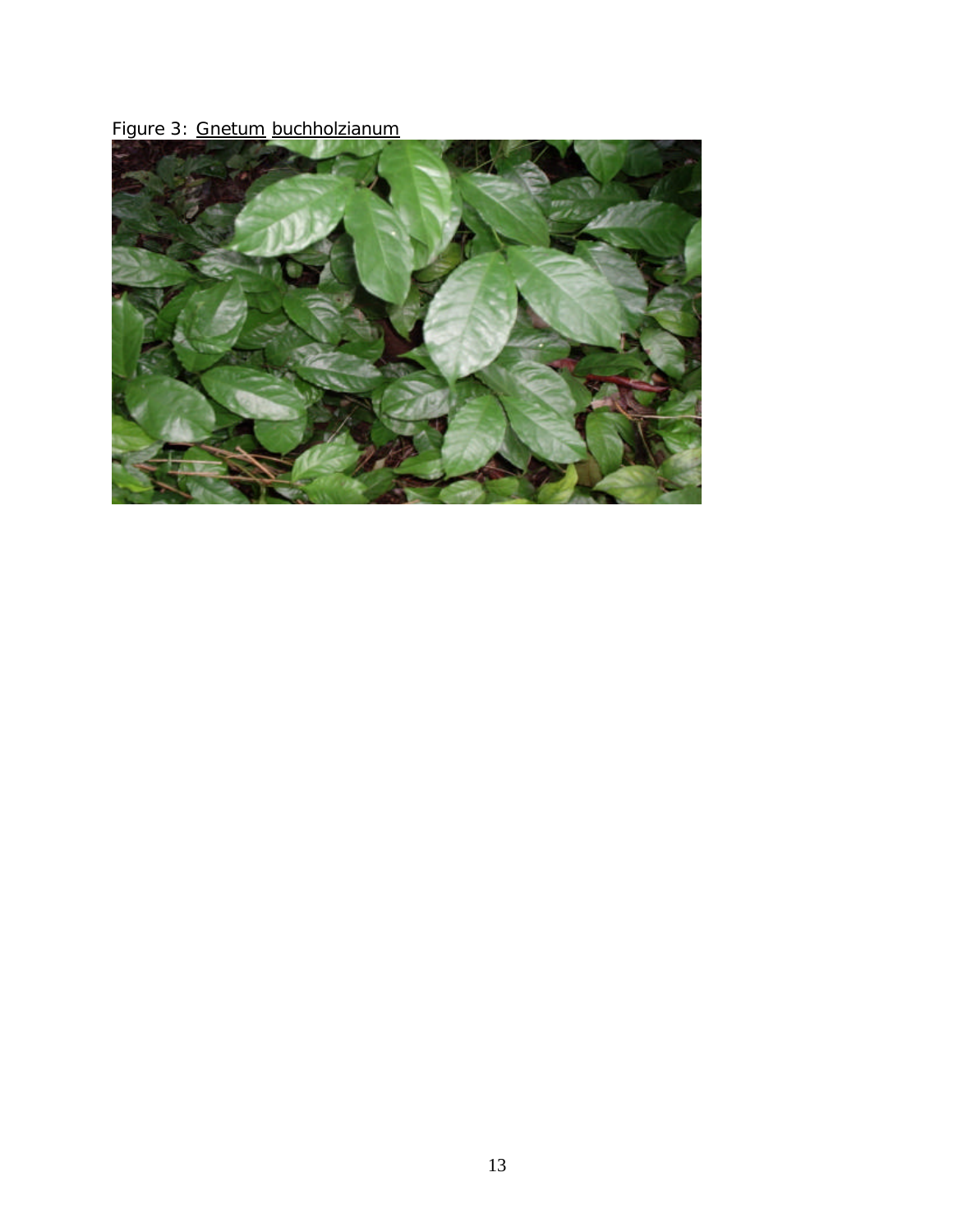## 3.2 ACTORS IN THE ERU MARKET CHAIN

Figure 4: Actors in the Eru Market Chain



Main actors in the chain

Eru provides employment for thousands of women, men, youths and children in Cameroon. Actors identified on the market chain (Figure 3) include harvesters, buyers (agents at village level who buy on behalf of wholesale traders, wholesalers, retailers, restaurant operators and commissioned middlemen), workers (loaders and off loaders, waterers, stackers, counters and transporters), traditional authorities, government officials and consumers (households and restaurant operators).

Harvesters harvest eru at the resource base and sell to the different categories of buyers mentioned above at the farmgates. Wholesale buyers buy in large quantities and export directly to international markets in neighbouring countries such as Nigeria, retail to sellers in semi-urban and urban markets or sell to exporters at frontier markets within Cameroon, such as Idenau. Shredders (buy and cut) are retailers who buy either directly from harvesters or from wholesale buyers and then shred the leaves and sell to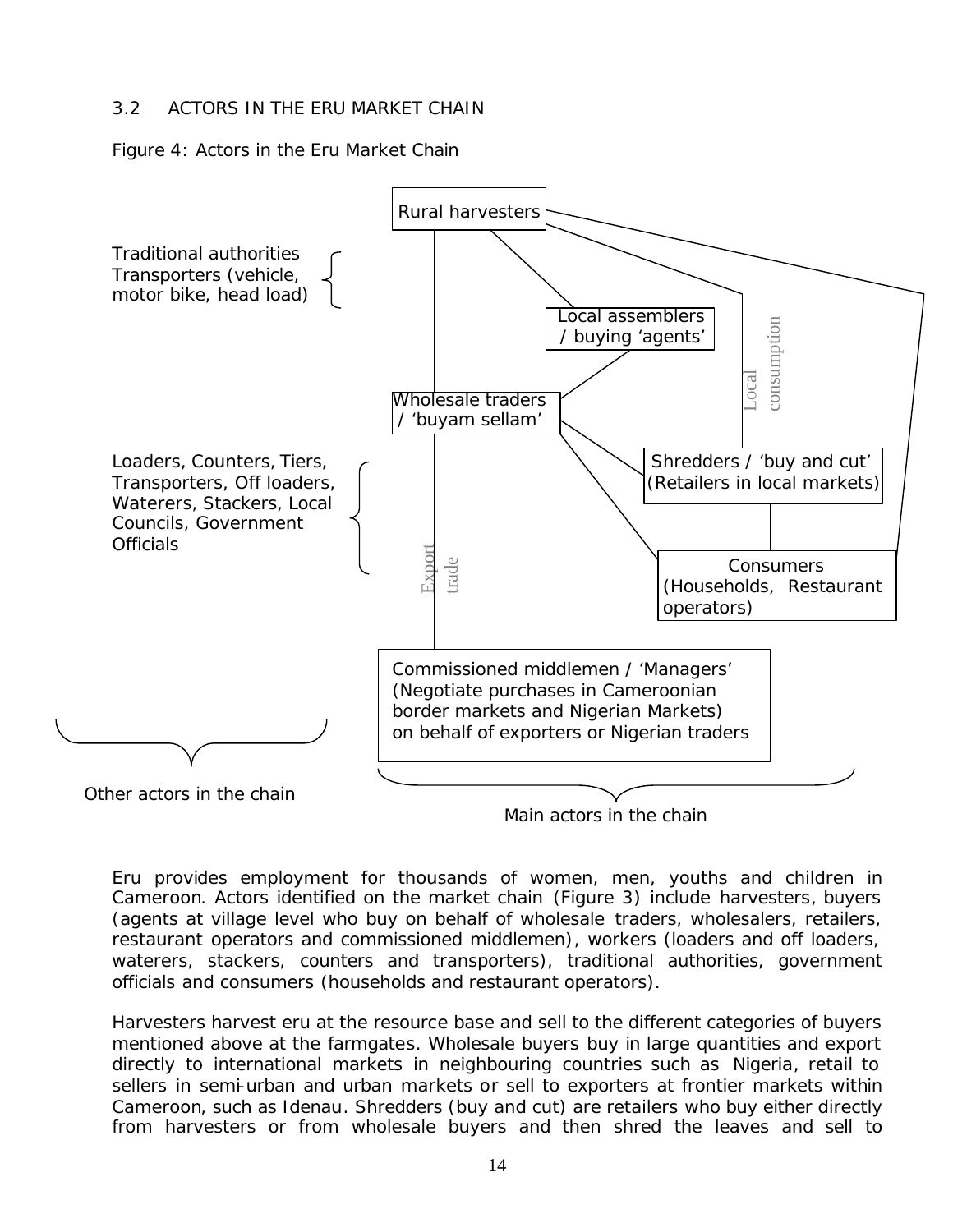consumers including households and restaurant operators. Government officials and traditional authorities play more or less supervisory roles while the workers attend to the manual operations to facilitate handling transactions. Details on the identified actors and their activities are presented below as follows:

#### *Harvesters*

There is a high demand for eru in the KNP support zone and the adjoining Ejagham Forest reserve and Takamanda Court area in response to local and international market demands. With the increase in awareness on the economic importance of eru and the significant contributions to household economies observed in the source areas there is an increase in the influx of harvesters and traders into the sector as a major activity and source of income, especially during the dry season. Eru harvesting is generally done by women, youths and children in rural areas, most of whom constitute themselves into small groups to embark on forest trips in search of eru. Harvesters sell eru either in rural markets or in informally established collection centers. They either sell opportunistically to buyers in rural markets and villages or in response to orders placed by specific buyers. The latter is true where established informal collection centers and markets exist. Here prices are negotiated prior to harvesting and the buyers are obliged to buy from the harvesters. Most harvesters are either farmers, hunters, pupils or students. No union of harvesters was identified during the survey in the KNP and surrounding areas. The absence of a union or other regulatory structures at the grassroots reduces their bargaining power and poses enormous threat to the integrity of the ecosystem and or resource base. Providing both short and long term solutions to mitigate the threat may be useful before the resource base becomes depleted.

Harvesters are mostly Cameroonians, with a few Nigerians involved especially those with Cameroonian family ties or those resident close to the Cameroon-Nigerian border. An innovation in harvesting is the recruitment of Nigerian boys and girls to harvest eru on contractual basis for Nigerian traders around the Ejagham Forest reserve area (pers. comm.). Each trader can recruit as many harvesters as possible to camp in the forest from a few weeks to months at a time, especially during the dry season, to harvest as much eru as they can. A female trader /exporter testified to have recruited 10 young Nigerians last January who camped in the forest for 6 weeks in Eyumojock area.

#### *Buyers*

Buyers include wholesalers ('buyam sell') who buy in large quantities and either retail in local markets and market centres to small scale buyers who shred in local markets ('buy and cut') or export directly to Nigeria. Some wholesale buyers sell at frontier markets such as Idenau and Bota wharf to traders who export it to Nigeria. Some wholesalers, especially those who buy from the farm gates carry out this activity as a sole source of income while others combine it with farming or trade in other commodities. Women dominate national and trans-border wholesale eru trade in Cameroon, with only a few men. Both Nigerians and Cameroonians are engaged in national and trans-border trade, with more Cameroonians buying and selling within Cameroon.

Of all the wholesale buyers existing in the province, only two licensed traders with exploitation permits from the Forestry Administration were identified. Unofficial sources reported that they supply 17,000 to 21,000 bundles daily, three times a week (Sundays, Tuesdays and Thursdays) and do maintain a monopoly over the Idenau frontier market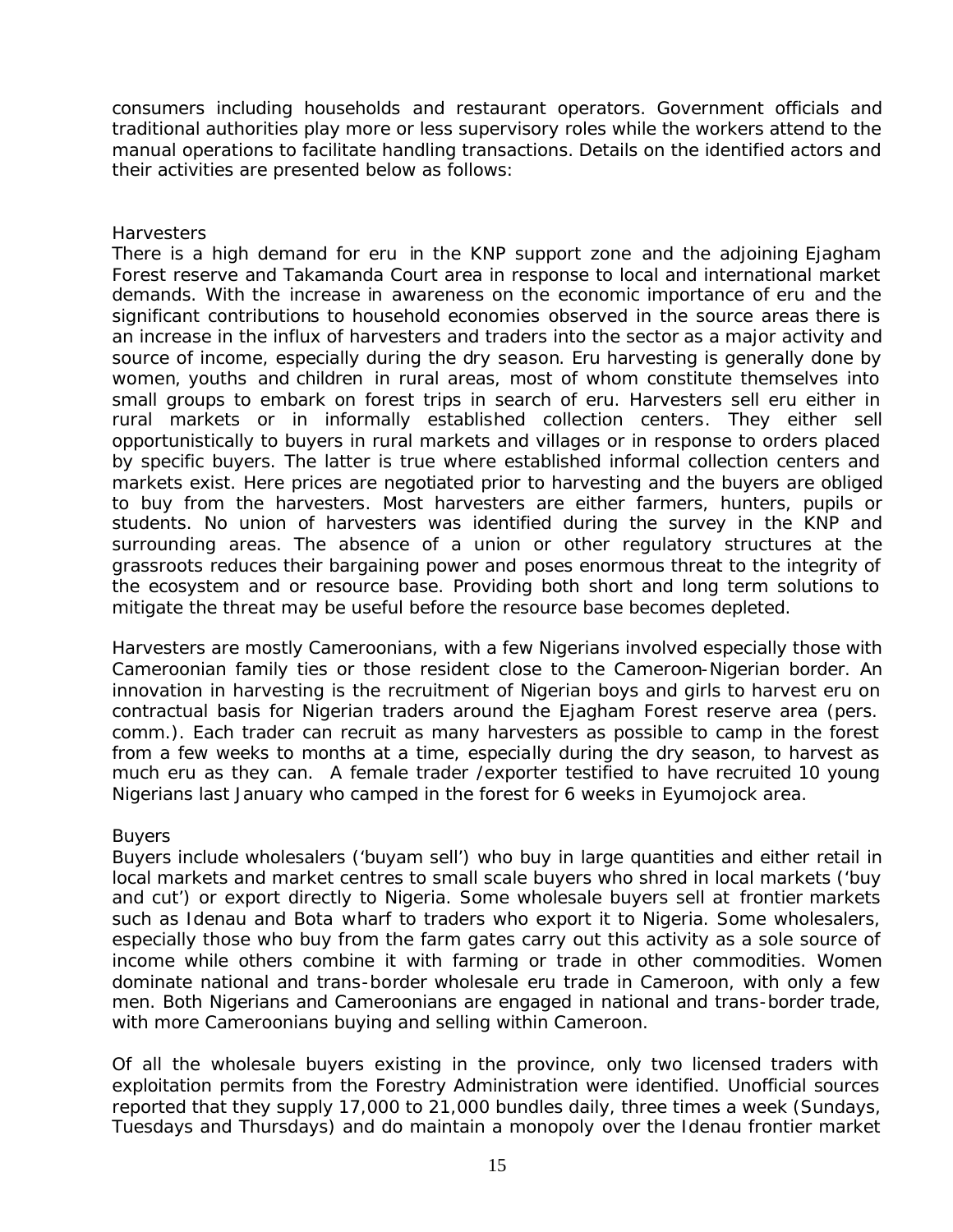(pers. comm.). CALUMBA Company which obtained a license in 2006 to market 200 tons of eru is said to supply between 7000 to 9000 bundles a day, three times a week while Ste. MARGO Sarl with license to market 1000 tons of eru obtained in 2006, sells about 10000 and 12000 bundles a day, three times a week. A bundle of eru at Idenau port is estimated at 1kg of fresh weight. Therefore an estimated 17 to 20 tons of eru is exported from Idenau port to Nigeria trice a week, the equivalent of 51 to 60 tons per week. Where a bundle (equivalent of 1 kg) costs a minimum of FCFA 500, eru worth at least FCFA 25,500,000 is exported through Idenau port on a weekly basis. They supply to about 20 buyers who export it to Nigeria, working closely with about 10 commissioned middlemen and about 100 workers. The supply to Idenau is said to have reduced from about 16 buses in the past to about 5 or 6 buses today, the equivalent of a maximum of two 20-ton trucks per day now in use. The other wholesale traders who are small scale exporters either sell at other frontier markets such as Bota wharf, Tiko wharf, Ekondo Titi Beach or Manyu River in Mamfe or transport product through these waterways to Nigeria. Alternatively they may travel by road through either Ekok or Otu borders in Manyu Division to sell in Nigeria. Table 1 presents the rough distribution of traders in various markets in the study area.

| Market/Location       | <b>Buyam sellam</b>   | <b>Shredders</b> | <b>Exporters</b> | Managers /<br><b>Workers</b> |
|-----------------------|-----------------------|------------------|------------------|------------------------------|
| Limbe - Souza         | 20                    |                  |                  |                              |
| Bota wharf            |                       |                  |                  |                              |
| Great Soppo (Buea)    | 20 (including 4 men)  | $~1$ 45          |                  |                              |
| Kumba railway station | >70 (including 5 men) |                  | 15 women, 5 men  |                              |
| Idenau port           | 2 (1 woman, 1 man)    |                  | 20               | $10 / -90$                   |
| Ekondo Titi           | 5 women               | >10              | 2 Women, 1 man   |                              |
| Buea Town             | Ο                     | 12               |                  |                              |
| Fiango, Kumba         | Union members         | $~1 - 30$        |                  |                              |
| Kumba Main Market     | Union members         | $~1 - 60$        |                  |                              |
| Manyemen              |                       |                  |                  |                              |
| Nguti                 |                       |                  | 1                |                              |
| Limbe market          |                       | 100              |                  |                              |

*Table 1: Distribution of traders in surveyed markets in the Southwest province*

#### *Local assemblers/'agents'*

Local assemblers are 'agents', usually residents in villages who buy on behalf of wholesalers or may buy to resell to wholesalers and or 'buy and cuts'. Quite often agents have specific traders to whom they supply their stock and they make purchases based on orders. Their role in the chain is optional as some wholesale buyers prefer to go to villages and make purchases directly from the harvesters

#### *Commissioned middlemen/ 'Managers'*

Commissioned middlemen commonly called 'Managers' play a very vital role in Cameroon-Nigeria trans-border trade. Commercialization of eru is well organized in Nigerian markets, having unions for the different segments of the market chain. Exporters from Cameroon are not allowed to sell eru on Nigerian markets. Each wholesale trader contacts a manager who collects the eru and sells to Nigerian traders either at the frontier markets or in the hinterland, on a commission per bundle collected. Although the exporter specifies the price expected per bundle, it is not uncommon for Managers to give exporters less than the agreed price on the excuse of market failures, especially when there is a surplus in the market. Some Nigerian Managers escape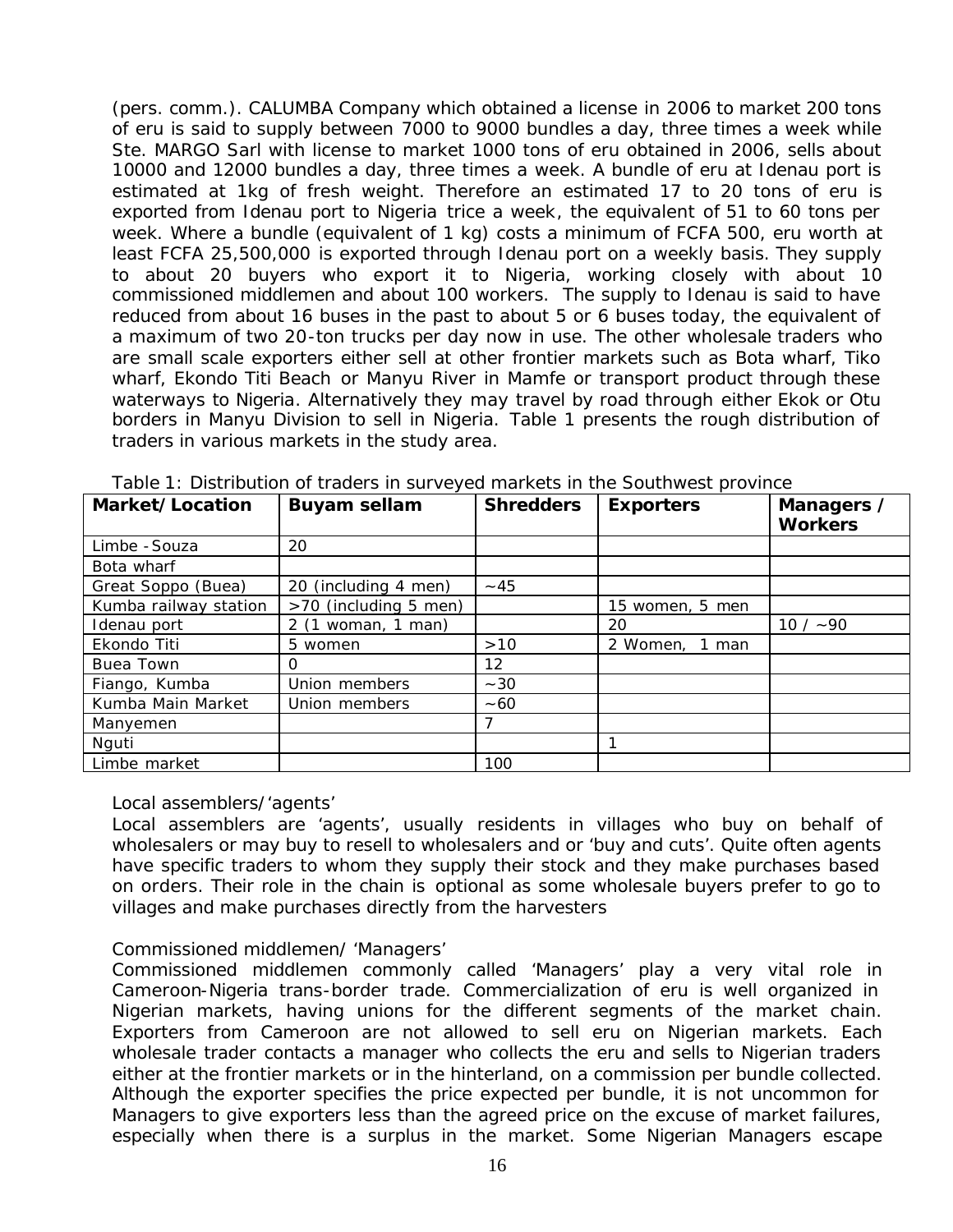occasionally with the proceeds after sale. In Idenau, there are about 10 managers working with about 20 buyers and each manager selects and supervises a team of workers with whom he buys, ties, counts, pack into bags and then loads the bags containing eru into boats to transport to Nigeria. There exists a union of eru workers at Idenau with about 100 members, and other sub-unions for specific tasks such as tiers, waterers.

#### *Shredders*

Shredders are found mainly in local markets and sell shredded eru directly to consumers including households and restaurant operators. About 70% of the shredders in urban and rural areas carry out this activity combined with others including farming, selling other foodstuffs and or selling of cooked food. Some sell daily in the local markets while others sell only on market days. Shredders include Cameroonians and Nigerians, with equal opportunities and privileges. The number of shredders identified in local markets were Limbe (>100), Buea Town market (12), Great Soppo market (45), Wone market (1), Manyemen market (7), Mamfe market (35), Ekondo Titi (>10), Kumba main market (60), Fiango market in Kumba (80). 3 harvesters who also shred were encountered in the survey.

#### *Transporters*

Transporters include head loaders, truck pushers, motorized bike riders, vehicle and boat drivers, whose role is mainly to transport eru as negotiated with the owner. No special or additional charges are made for the transportation of eru.

#### *Traditional authorities*

Traditional authorities are generally the custodians of forests and are responsible for forest management in villages. Traditional authorities in remote villages were reported to authorize eru harvesting by non natives, non residents and buyers interested in buying from their villages on a fee. Negotiations are made depending on the activity. In some villages in Nguti and Takamanda Court areas, buyers who want to maintain monopoly in specific villages pay FCFA 2500 per week to the traditional council and are compelled to buy all eru that is harvested for that week. In other cases, buyers are authorized to carry out their activities freely in villages for specified durations on a fee of about FCFA 2000 to FCFA 3000 per month, while in others they are required to pay FCFA 5000 per year. In the Eyumojock area around the Ejagham Forest Reserve, some traditional authorities allow Nigerian traders to recruit harvesters from Nigeria and introduce them into their forest to harvest eru on a token sum of FCFA 1500 per person recruited (pers. comm.). The number of harvesters is determined by the trader based on the amount of eru required and how long the harvesters are expected to camp in the forest.

There are no regulatory mechanisms at the grassroots by traditional authorities to control off takes, a condition which seriously threatens the integrity of the resource base. This may be due to ignorance on the impact of such activities in the long term, lack of alternative strategies to combat poverty and the lack of information and capacity in biodiversity conservation and sustainable natural resource management.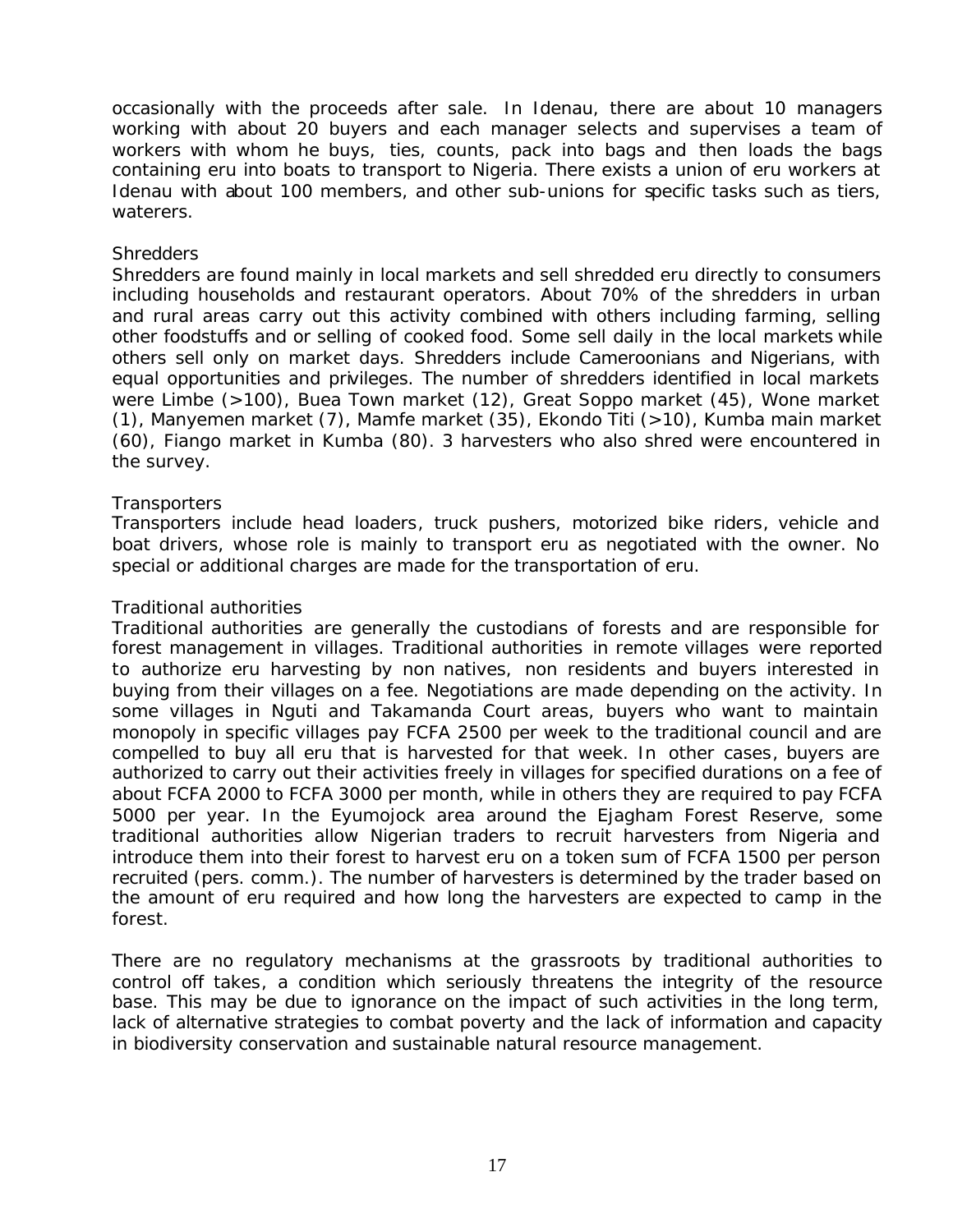#### *Government Officials*

Although actors in the chain stated that the Forestry Administration was the main government agency charged with control of eru and collection of fees, reports of harassment and extortion by Customs, Police and Gendarme Officials abound. A major constraint identified by all traders interviewed was the numerous control posts requiring 'settlement' during transportation of eru. One eru exporter counted 18 control posts that needed to be 'settled' between Kumba and Ekok. Intimidations and seizures were reported where traders failed to comply with the requests from the Government Officials, resulting in huge losses in some cases. Tips are established informal norms in the trade and would only require serious policy implementation strategies to erode such practices in the system.

#### *Others*

Other actors carrying out additional activities on the market chain, operating specifically at the frontier markets at Bota wharf and Idenau port include counting eru bundles as they are offloaded from the trucks and also as they are being stacked in bags (counters), watering of eru (waterers), re-tying of bundles (tiers), packing eru bundles into large bags containing about 500 to 600 bundles each (stackers) and loading these bags into boats destined for Nigeria (loaders). Workers in this segment of the chain are well organized and constitute themselves into unions. Each 'Manager' supervises a set of workers and purchases eru for a single trader at a time. The suppliers also contract managers and workers to off load eru from the trucks and negotiate the sales with the buyers.

## 3.3 SOURCES AND DESTINATIONS

Several sources of eru were identified in the survey (Table 2) supplying both local, national and international markets. The greater proportion of eru supplied to urban and semi urban markets as well as other rural markets in the support zone such as Mbonge, Ekondo Titi and Mundemba originate from Centre and Littoral provinces and to a much less extent from other sites in the Southwest province. Similarly, eru sold in Mamfe town originates from surrounding forests in Mamfe and the Takamanda Court area. Eru from outlets in the Nguti area, which is closest to the KNP support zone is either consumed locally or exported to Nigeria. Major harvesting sites identified in the support zone are Mboka, Ekenge, Mbinda, Maiti, Mokwalibe, Baro, Osele, Okoroba, Etinkeng, Akat, Bayib Asibong, Talangaye, Sicam, Sanbaliba, Ayong and Bafou. Unconfirmed reports from traders indicate that some of the eru exported to Nigeria is further exported to Europe and America by Nigerian traders.

| <b>Market surveyed</b> | Source(s)                                                                                                            | <b>Local destinations</b> | <b>Export</b><br>market |
|------------------------|----------------------------------------------------------------------------------------------------------------------|---------------------------|-------------------------|
| Limbe urban            | Yaounde, Limbe peri-urban, Yabassi,<br>Muyuka, Souza                                                                 | Limbe, Buea               |                         |
| Idenau port            | Makenene, Souza, Sa'a, Obala, Monatele                                                                               | Idenau                    | Nigeria                 |
| Bota wharf             | Yaounde, Pouma, Souza                                                                                                | Limbe, Buea               | Nigeria                 |
| Buea semi-urban        | Yabassi, Douala, Yaounde, Kotto, Muea,<br>Yoke, Ekata, Kuke, Muyuka, Banga<br>Bakundu, Ediki, Malende, Bombe, Mautu, | Buea, Great Soppo         |                         |

#### Table 2: Main sources and destinations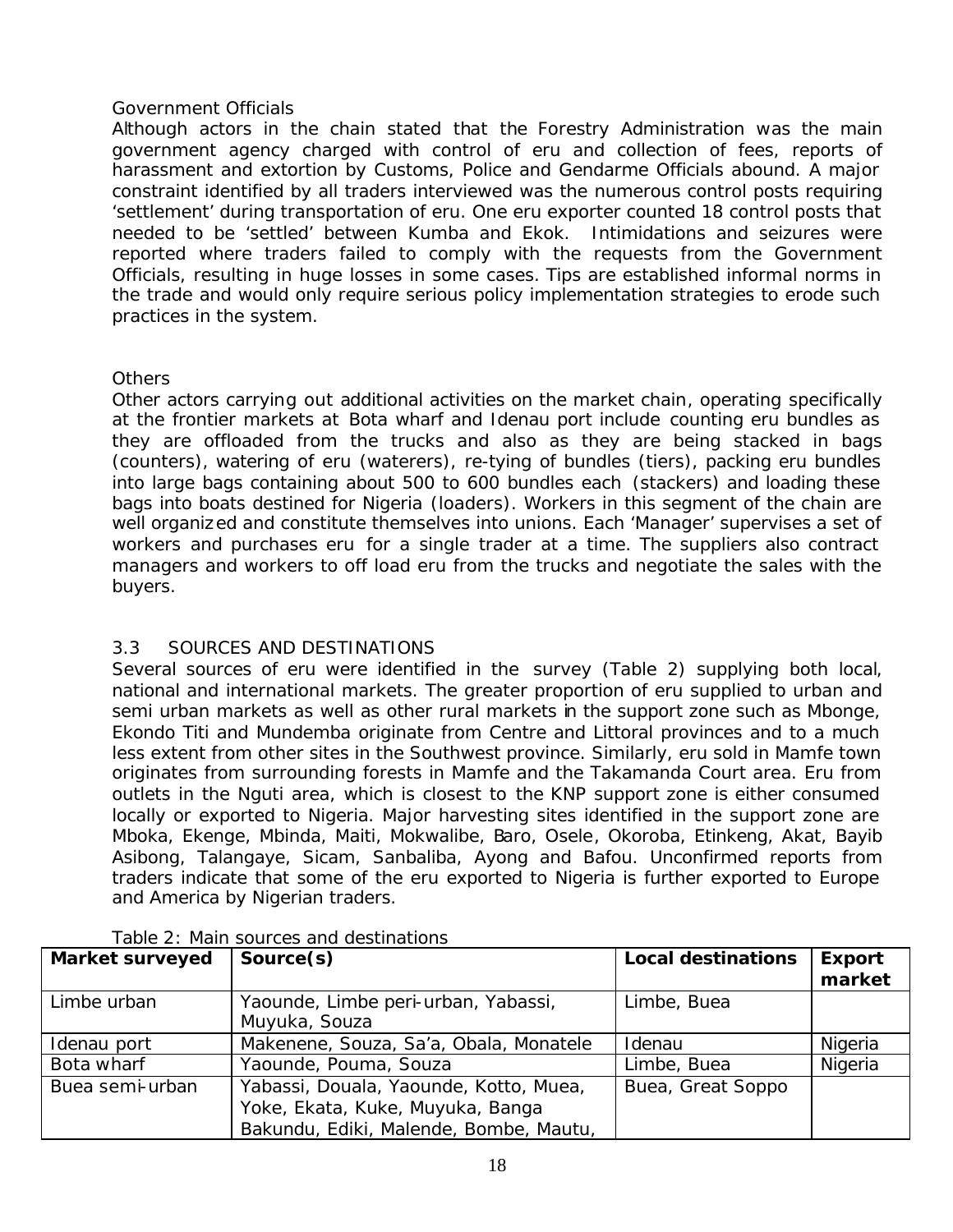| <b>Market surveyed</b> | Source(s)                              | <b>Local destinations</b> | <b>Export</b><br>market |
|------------------------|----------------------------------------|---------------------------|-------------------------|
|                        |                                        |                           |                         |
|                        | Ekona, Modeka, Pendamboko              |                           |                         |
| Kumba urban            | Mbanga, Souza, Kompegna, Penja,        | Kumba, Ekondo Titi,       | Nigeria                 |
|                        | Nkondjock, Maleke, Njombe Loum         | Mbonge                    |                         |
| Mbonge rural           | Kumba, Mokoko River Forest Reserve     | Mbonge                    |                         |
|                        | area                                   |                           |                         |
| Ekondo Titi rural      | Mbanga, Kumba, Bafaka, Bole, Mabonji   | Ekondo Titi, Bekora,      | Nigeria                 |
|                        |                                        | Mundemba, Mbonge          |                         |
| Mundemba rural         | Kumba, Ekondo Titi                     | Mundemba                  |                         |
| Nguti rural            | Nguti, Mboka, Ekenge, Mbinda, Maiti,   | Nguti                     | Nigeria                 |
|                        | Mokwalibe, Baro, Osele, Okoroba,       |                           |                         |
|                        | Etinkeng, Akat, Bayib Asibong          |                           |                         |
| Manyemen rural         | Manyemen, Talangaye, Sicam, Sanbaliba, | Manyemen                  | Nigeria                 |
|                        | Ayong, Mokwalibe, Bafou,               |                           |                         |
| Mamfe semi-urban,      | Takamanda Court area (e.g. Kesham,     | Mamfe                     | Nigeria                 |
| Cross River beach      | Eshobi, Bombay), Baro, Okoyong,        |                           |                         |
|                        | Bachuo, Kumba, Kendem                  |                           |                         |

Although harvesting is done on a small scale by numerous harvesters in the KNP support zone the number of buyers are on the increase. A lot of eru exists in the wild in the Mundemba – Ekondo Titi flank of the support zone but unconfirmed reports state that harvesting by women for commercial purposes has been disallowed by traditional authorities as a punitive measure. Women were said to be arrogant towards the men when they became financially viable from income earned through eru harvesting and therefore banned from harvesting eru for commercial purposes. It may be interesting to probe into this situation to establish the facts and to advocate for sustainable solutions. It was also reported that large populations of eru can be found in the Korup National Park around Esoki, Ekonama ojong arrey, Ngenye, Mokango-Masaka, Bima and Baro (pers. comm.). Most of these areas may be unexploited due to far distances to market centers or collection sites, difficult access and poor road infrastructure into the park and its support zone. In addition, local people in these areas may not be aware of the significant contributions eru could make towards improving their livelihoods like those in the Centre and Littoral provinces who have more or less adopted eru harvesting as a way of life.

The distribution and availability of eru in the wild in Cameroon is unknown and it was not possible to quantify the volume of eru from the KNP support zone during this survey. Although harvesters recognized the fact that there was enormous pressure on the resource base in order to meet demands from buyers, and that there was a decline in availability of eru in surrounding forests no efforts were being made to regulate harvesting or put in place sustainable management systems. The numerous sources of eru identified in this rapid survey confirm the high demand for eru for both national and international markets and the urgent need for consideration towards informed decision making for the sustainable management of this resource.

#### 3.4 MARKET STRUCTURES

While Cameroon has a widespread and important internal market for eru, Nigeria is recognized as a very important international market for eru. Most of the eru marketed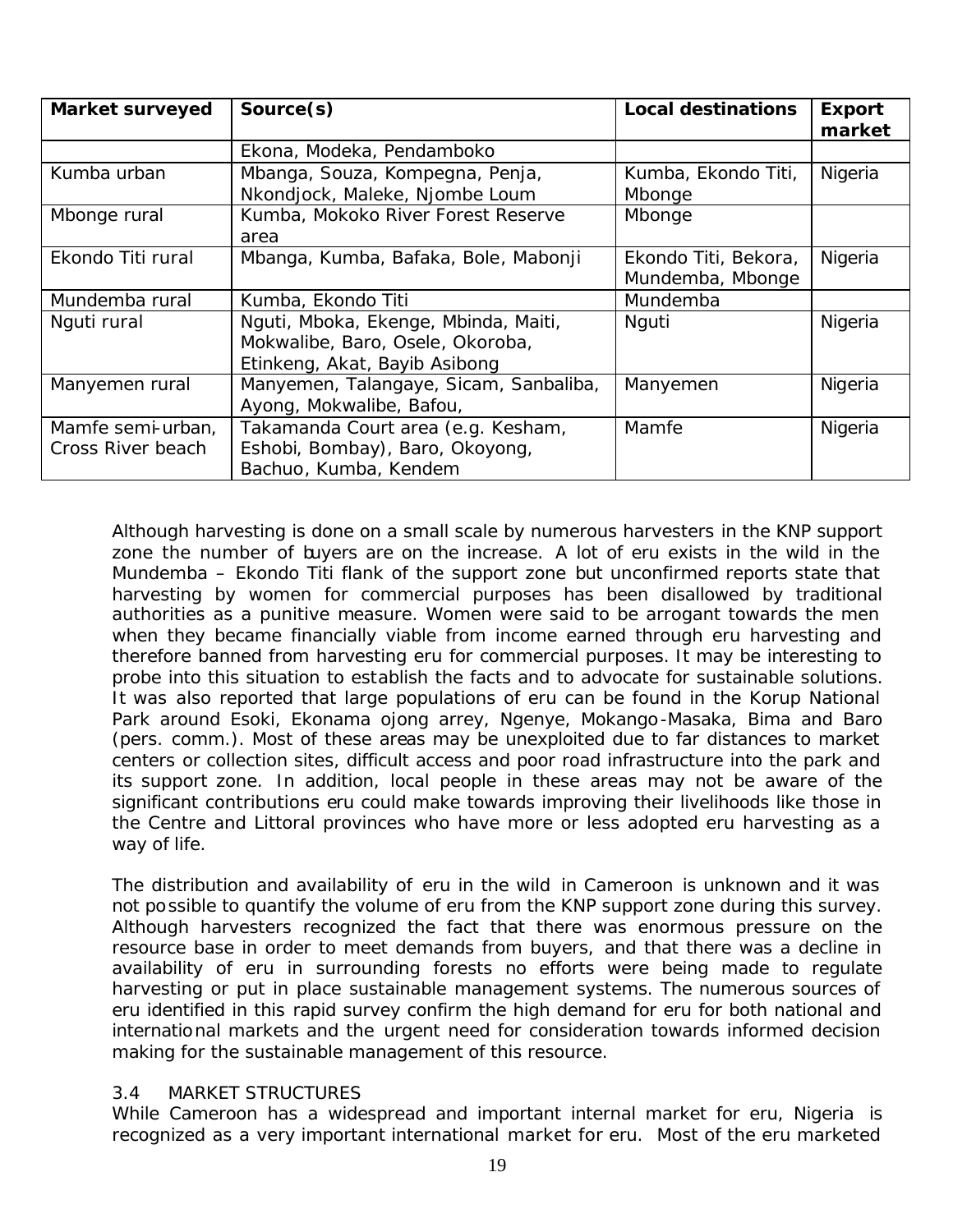in Cameroon is traded in the informal sector. Existing operators cannot bar the entry of new traders and there are no legal prohibitions on entry and exit into the trade.

The marketing of eru is not organized, as is the case in Nigeria. Activities are not being regulated at all levels on the market chain with the exception of Kumba and Idenau markets where there exist unions for buyers and to a lesser extent Bota wharf. Of these, unions in Idenau are the most organized, although their degree of effectiveness is to be verified. The absence of unions in eru trade in Cameroon is a serious handicap as it renders Cameroonian traders vulnerable in the market, resulting in enormous economic and ecological losses. Where the unions exist, they introduce artificial scarcity and barriers to keep prices and profits high by regulating activities. For instance, setting quotas for quantities traded within defined periods, restricting the number of traders operating at a given time, placing restrictions on who buys or sells as well as harmonizing prices by the use of commissioned middlemen as in at Idenau and Nigerian markets, establish high registration fees to discourage influx of people into the trade, purchases by credit (zero or part payment) systems, among others. These strategies are geared towards creating scarcity which results in higher prices and keeps profits high.

Excess supplies are frequent occurrences at Ikom frontier market (Nigeria) for eru going through Ekok border in Manyu Division, where traders are free to buy and sell and supplies are not regulated. Although there are Nigerian eru traders unions on Nigerian markets, no union of suppliers exists. The absence of suppliers' unions accounts for the vulnerability of the suppliers from Cameroon, the frequent market surpluses and huge losses encountered by the traders. Previous attempts to organize the trade have failed for various reasons. Traders are free to either begin the trade or leave and may be requested to pay a token sum to existing unions at the frontier markets to be allowed to sell. Many traders have quit eru trade after encountering huge losses, while others think it is good business to embark upon since others are able to break even occasionally.

Prices are known, fairly uniform and relatively stable within and between markets. Although prices are fairly stable there exist slight variations based on quality (degree of freshness) of leaves, the sizes of the bundles traded at a given period and from a given location and seasonal variations. Prices are generally set by the suppliers but are negotiable. Farm-gate prices are not necessarily influenced by exchange rates at the frontier markets. Prices generally change in response to the underlying conditions of demand and supply. For instance, prices do fall whenever there is excess supply at any level of the market chain, from the farm-gate in Cameroon to the frontier market in Nigeria resulting in both ecological and economic losses but when shortages occur, prices rise resulting in higher profits. The systematic adaptation to changes in supply and demand by the suppliers is not consistent since most supplies from Cameroon are not organized. Repeated cases of excess supply may be observed consistently over a period because supplies are not regulated, resulting in spoilage, price falls and losses.

#### 3.5 VOLUMES TRADED AND PRICES

Quantities of eru traded depend on the scale of operation of the actor. Harvesters in the support zone collect between 5 and 50 bundles a week, with prices ranging from FCFA100 to FCFA150 per bundle in the dry season to FCFA150 to FCFA300 per bundle during the rainy season. The size per bundle differs with location, collector, species and season however, it is estimated that an average bundle weighs approximately 1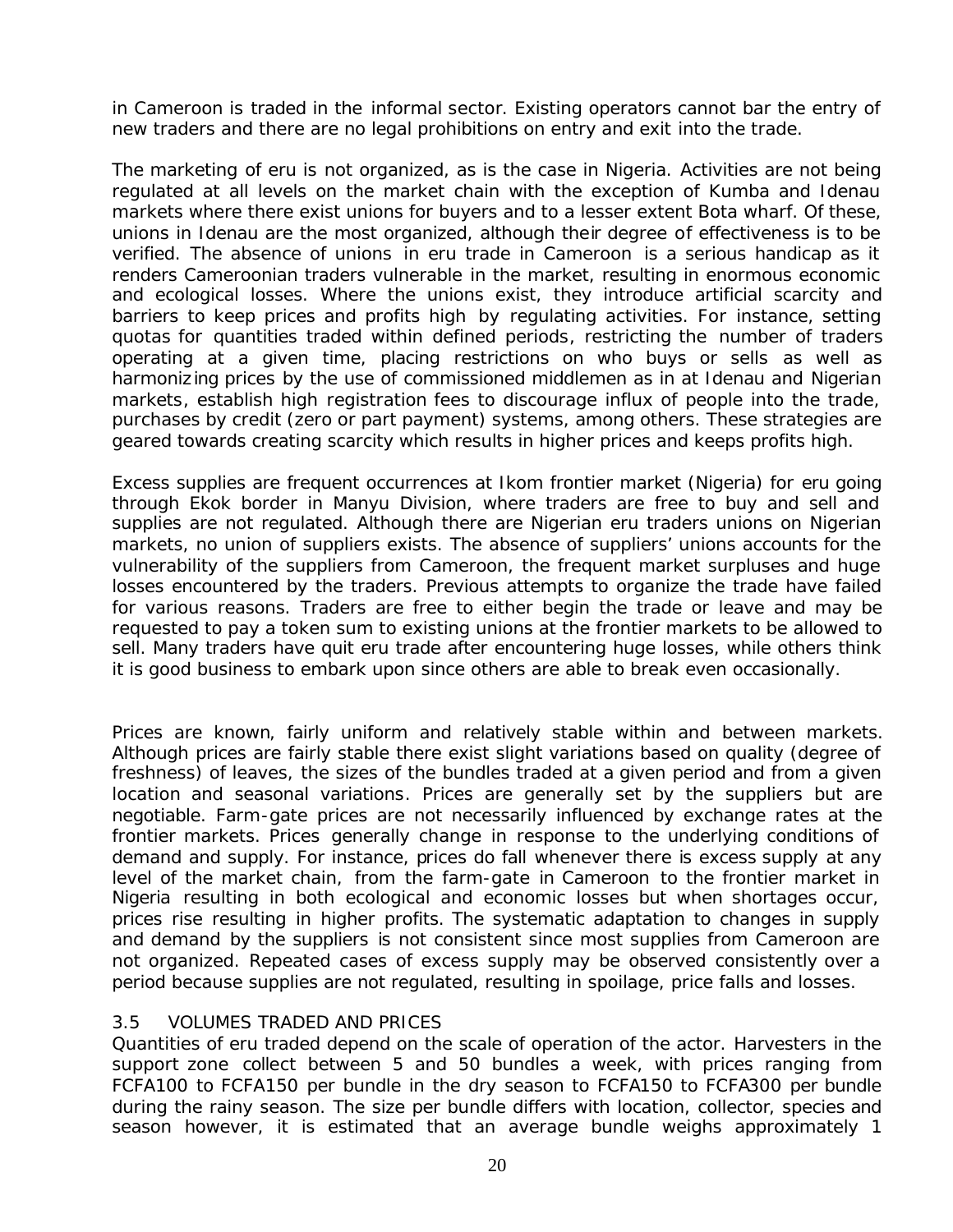kilogram (kg). Survey results confirm that relatively less eru is available during the rainy season than in the dry season.

Shredders buy between 20 and 60 bundles a week during the dry season depending on frequency of activity per week, shredding on the average 10 bundles per day in larger settlements and 5 bundles in villages. In the rainy season, they buy between 20 and 30 bundles per week. Cost per bundle ranges from FCFA 100 to FCFA 250 at farm gates and FCFA 300 to FCFA 500 in urban and semi-urban centers. They in turn sell at between 60% to %100 profit.

Wholesale traders who sell locally buy between 600 and 1000 bundles per week at the cost of FCFA 100 to FCFA 250 at farm gate. They in turn sell to shredders at the cost of FCFA 300 to FCFA 500 during the dry season and FCFA 600 to FCFA 700 during the rainy season. Prices go up to FCFA 1000 in December during Christmas. Traders normally say 'eru business is gambling' you either make profits amidst slight price variations or complete loss.

#### 3.5 VALUE ADDING

#### *Shredding eru*

The most common ways of value adding to eru are shredding and cooking. Eru shredding provides employment to numerous women and young girls in the province with over 350 shredders recorded in nine markets surveyed in the province, with some women having spent over 30 years in this trade. It is a major source of livelihood for some households, with some women spending six days in a week on this activity and income from shredding eru educating children up to the university level as well as contributing to payment of residence permits for some Nigerians.

#### *Cooking eru*

Besides being a regular menu in most Cameroonian households and parties, cooked eru is served in restaurants, providing employment to several women as well as youths who are mobile eru vendors. It is customarily served with variants of processed cassava such as water fufu and garri. Some women who specialize in eru cooking have earned nicknames such as 'Mammy Eru' in Limbe and 'Mammy 12' in Mamfe.

#### *Storage*

So far preservation of eru remains a major challenge to actors in the chain. Eru is highly perishable with the greatest losses incurred by traders resulting from spoilage, either drying up (burning) during the dry season or rotting during the rainy season. Harvesters and traders reported that eru scarcely lasts more than 5 days after harvesting if not adequately preserved and huge losses are usually encountered where circumstances necessitate that eru stays longer without proper aeration. A female trader reported the loss of eru worth FCFA 300,000 excluding transport and other expenses incurred on the Kumba-Ekok road, due to vehicle breakdown. Other traders reported varying levels of losses incurred in the trade due to delays in marketing stocks, leaving some traders either in huge debts or abandoning of trade. Wholesale buyers therefore schedule purchases and travels following specific market days and would remove any artificial barriers at any cost in order to get the eru to the market in good condition. Another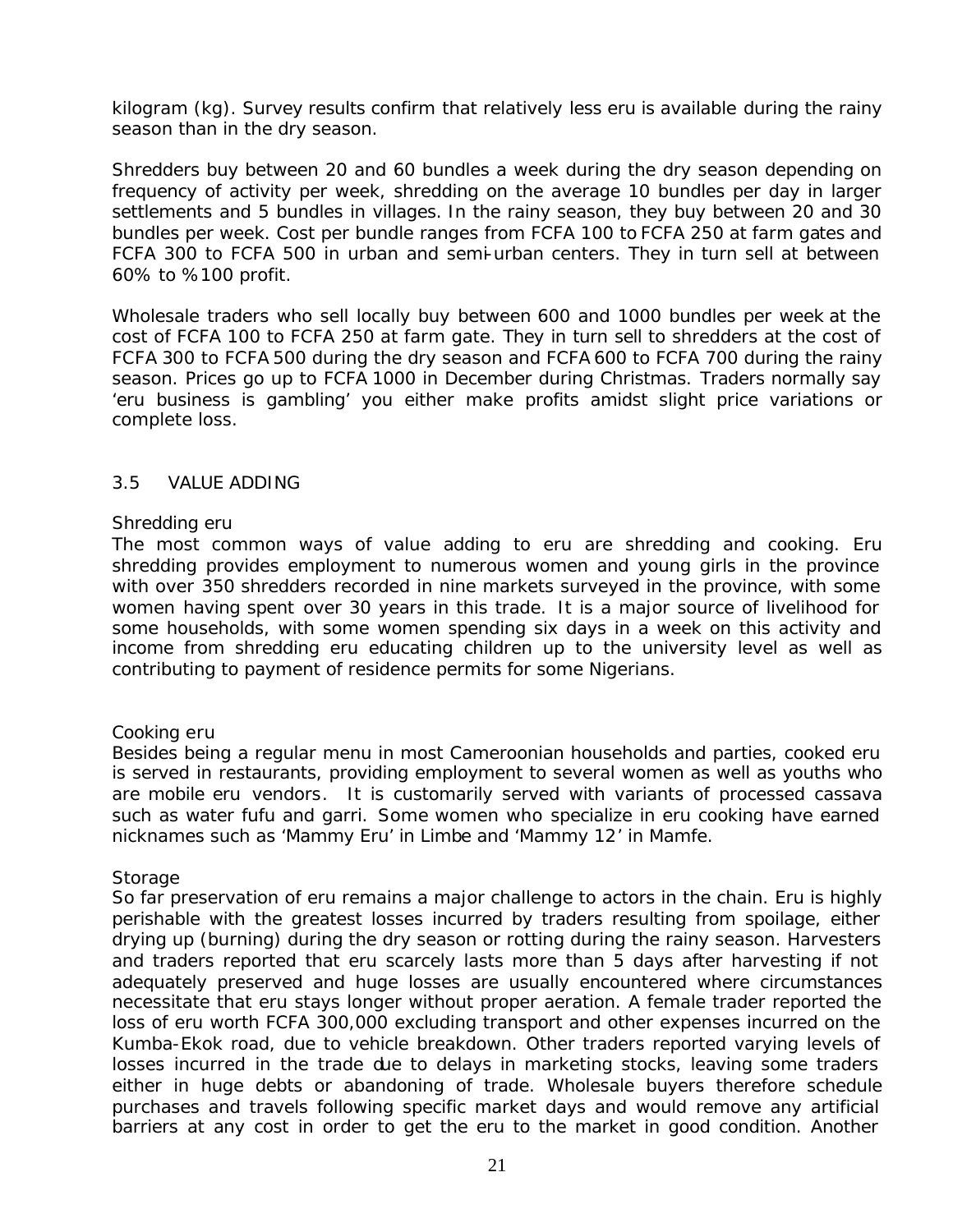female buyer reported that she abandoned about 300 bundles of eru to some Gendarme Officers over a FCFA 10,000 difference in 'settlement' while others have abandoned varying quantities of eru either on the road or at control points where they foresee spoilage before they reach the market.

Generally eru from the forest lasts longer than eru from fallows, under all conditions and are preferred in the market. Eru from secondary forests are distinguished from forest eru by their light green colour and softer leaves, compared with forest eru which are dark green with harder leaves. The light green and soft leaves may be more of a function of the age of the plant instead of an ecological variation. Local harvesters arrange the eru bundles close together in a cool dry place, with the cut ends on fresh plantain leaves and another fresh leaf placed over the bundles. It can last in this condition for up to five days after harvesting. Shredded eru is spread out on a dry surface for a day, after which the shredded leaves lose their sheen. In the city centres refrigerated storage is used by some restaurant operators, but this is not sustainable in the long term given the frequent and intermittent power supply, and the limited distribution of the national grid.

#### 3.6 SEASONALITY

Eru trade is highly influenced by its growth pattern and other livelihood activities in the KNP support zone. Trade generally flourishes in the dry season when growth is luxuriant as growth is activated from October with the reduction of soil moisture content and rains, resulting in abundance of eru in the forest. Growth peaks in January but reduces remarkably during the rainy season between July and September resulting, in scarcity of eru in the forest.



Figure 5: Seasonal variations in eru trade in the support zone of KNP

The quantity of eru at the farm-gates and in local market increases significantly between October and March with a peak between January and February and declines slowly from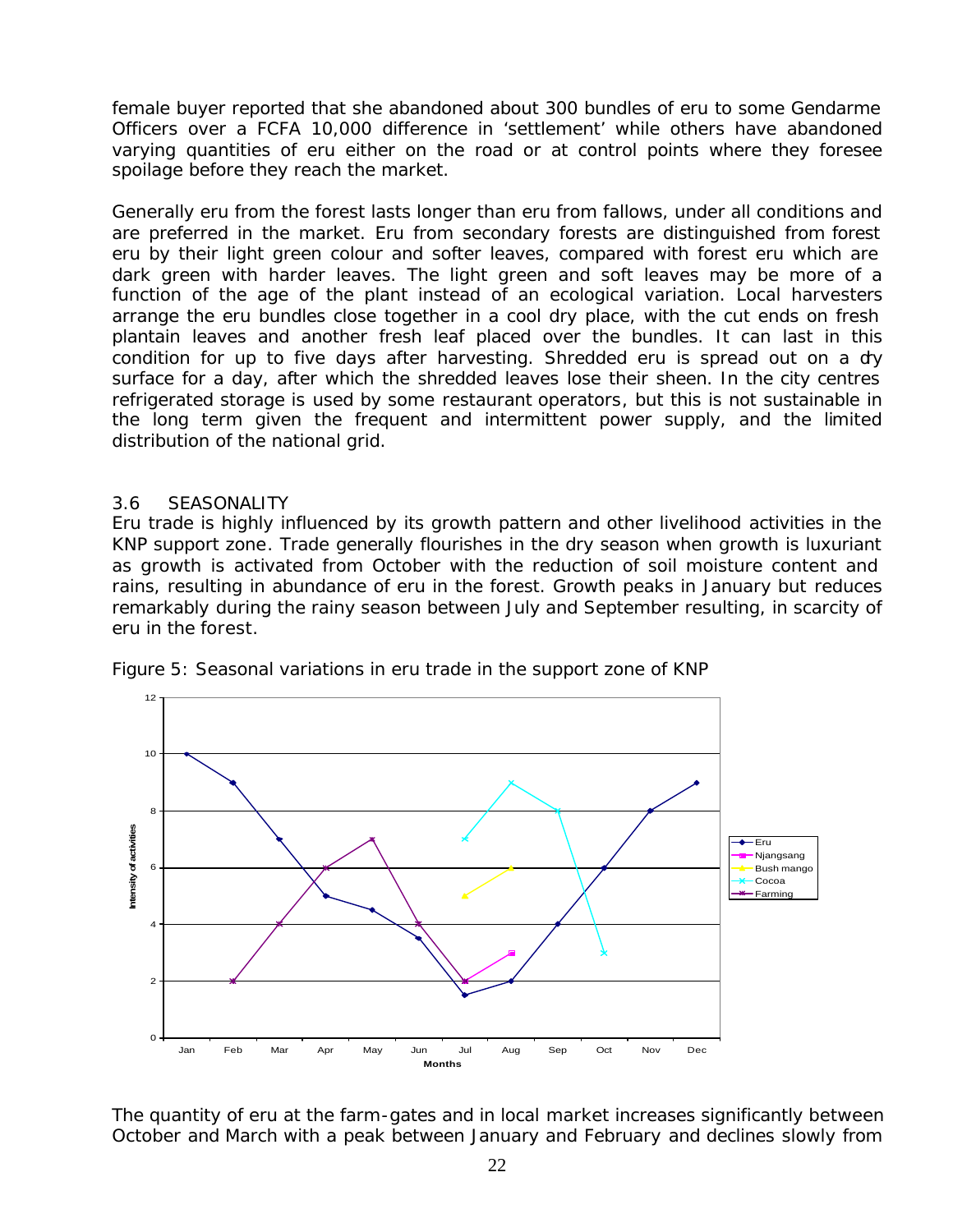April to June as farming activities intensify. Quantities decline further between July and August when local people engage in other more lucrative income generating activities such as collection of bush mango (Irvingia sp.) and harvesting of cocoa. In September however, there is a rise in quantities as more women and children go in search for eru to raise money for school needs. Significant increase in quantities are experienced between October to March when there is abundance in the forest and farming activities are on a low key, with a sharp rise in December to respond to increased demands from overseas travelers and Christmas festivities.

Fluctuations in prices are significant between the rainy season and dry season but not across the months. There is generally a FCFA 50 to FCFA 100 price difference between dry season and rainy season prices at the farm-gates and a FCFA 150 to FCFA 300 difference at the urban and semi-urban centers. However, in December, a price difference of between FCFA 300 and FCFA 500 was recorded. For instance, a bundle of eru generally sells for FCFA 100 to FCFA 150 during the dry season and FCFA 150 to FCFA 250 during the rainy season at the farm-gates, while in urban and semi-urban centers it sells at FCFA 300 to FCFA 400 in the dry season and FCFA 500 to FCFA 600 during the rainy season. The same bundle will sell at FCFA 700 to FCFA 1000 in December, during the Christmas period.

Given the premium place eru has in the culinary habits of Cameroonians and the high local demand, the number of consumers generally does not reduce across the seasons. Profits are fairly stable during the dry season, in the absence of spoilage or market surplus which usually results in significant losses, especially on Nigerian markets. During the rainy season demand remains high but the number of harvesters, buyers and shredders reduce considerably resulting in price hikes and more profits. The numbers above reduce because of difficulties in collecting, storing and transporting eru during the rainy season, presence of other more lucrative activities and marked increase in price of eru. Prices usually double during Christmas although the quantity of eru in the market is high, resulting in higher profits. Between January and March there is usually excess of eru in the market without a corresponding increase in demand, resulting in lower prices and lower profits for the sellers.

#### *Profits*

Eru trade provides employment to women, men, youths and children both in urban and rural areas, depending on their position on the chain and their activities. Local people along the chain do not consider their labour input as a cost when calculating their profit, rather they consider the sales income earned for a specified transaction or period based on prevailing market prices, after costs have been deducted. Workers consider the wages earned for specific activities. Although actors state that the trade is commercially viable, the sustainability of the profits is uncertain, considering the highly perishable nature of eru. There are variations in the profits between the two seasons. Although activities are low key during the rainy season, prices are high and the number of actors drop significantly, resulting in a rise in profits by the few who brave the rains and inconveniences.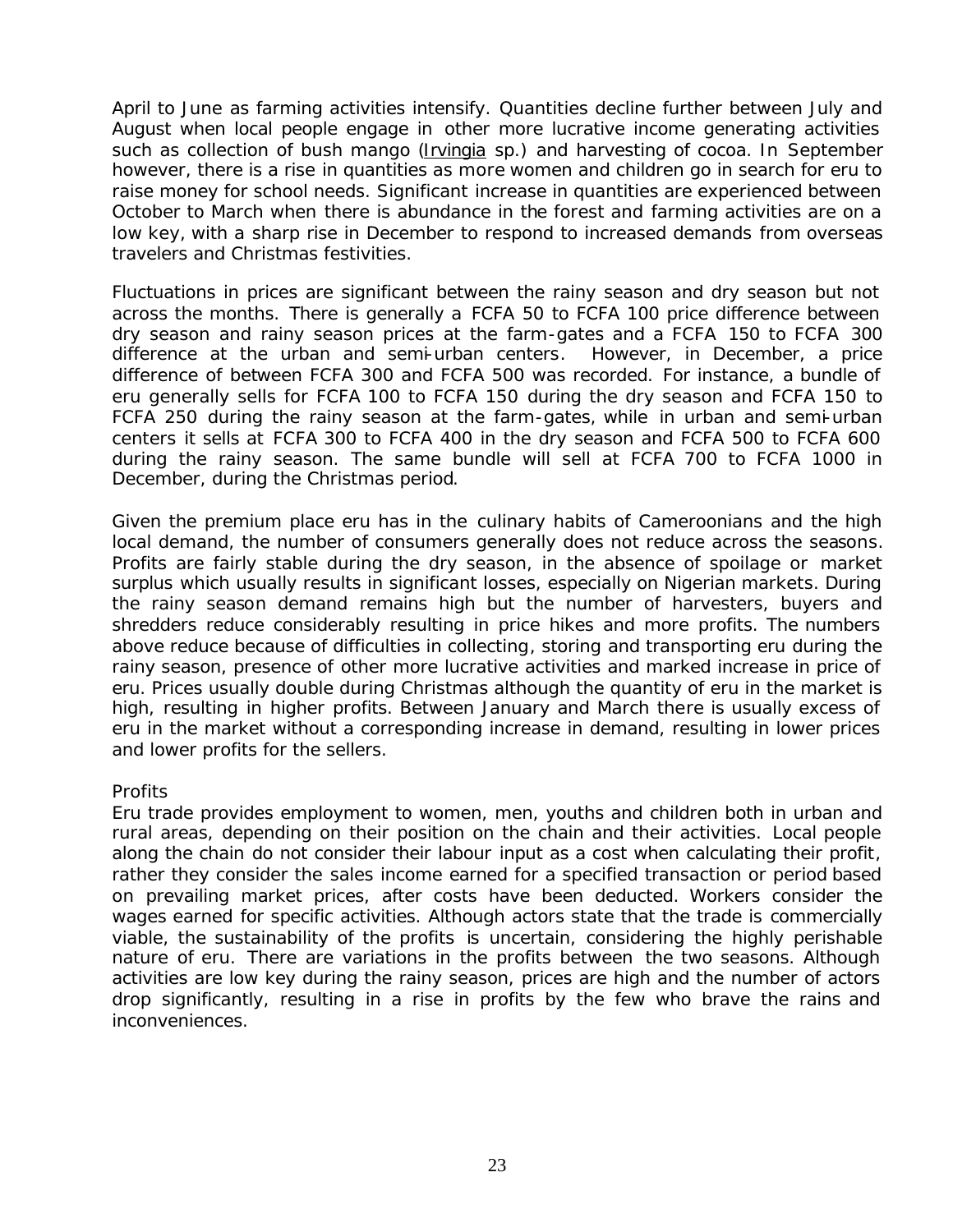

#### Figure 6: Seasonal variations in prices, profits and resource availability

#### *Use of income from eru*

Income earnings from eru harvesting and selling make significant contributions to household economies both in the KNP support zone and in the rural and urban areas. Incomes were used to provide educational, health, household needs, rents and payment of resident permits for some foreigners. Over 90% of the interviewees (male and female) reported that it contributed to the education of their children as well as supplemented household needs.

#### *Reasons for starting and staying in the eru business*

Harvesters, shredders, wholesale traders stated that the most important reason for entering eru harvesting and/or trade was that it requires little or no start up capital investment. Some small scale exporters started selling eru in order to have foreign currency to make purchases in Nigeria for commodities they were trading prior to engaging in eru trade. Although some traders quit the trade after experiencing huge losses due to product spoilage, fall in prices due to market surpluses and exploitation/theft by commissioned middlemen, others have remained in business because profits can be easily made to cover up previous losses. Others have stayed on because it is their occupation. Shredders earn 60% to 100% profit for every bundle of eru bought and shredded. Some restaurant operators stated that there is a ready market and high preference for eru among consumers.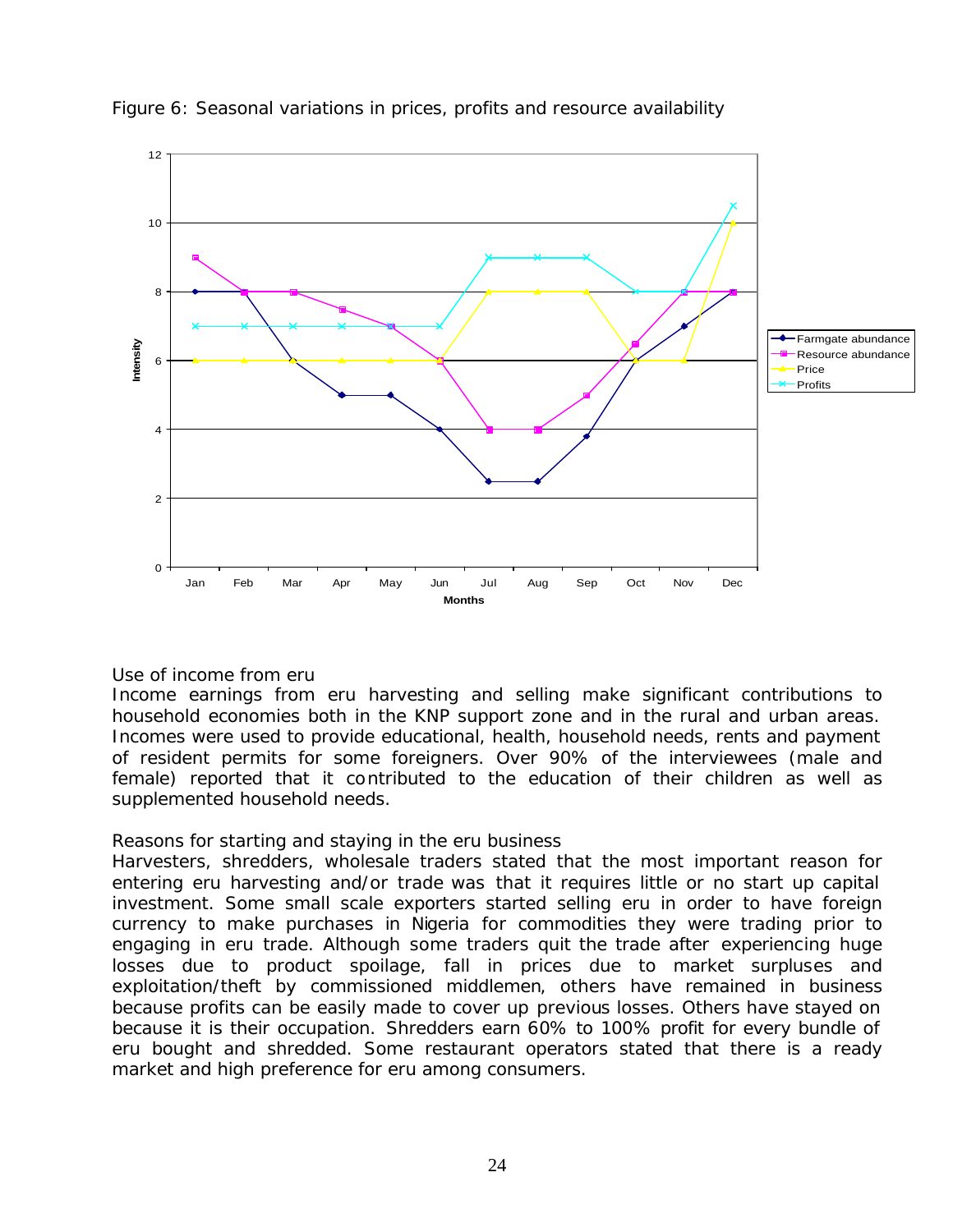## *Perceptions on the current state and future of eru in Cameroon*

The future of eru in Cameroon is of concern to the conservationist but also to the local people whose livelihoods are intricately tied to its continued existence and its relevance for future generations. Evidence of changes in the availability of eru in the wild were recognized through increases in distances to be covered and time spent to collect eru, conversion of forests for agriculture and other development schemes, scarcities in markets and absence of eru in former source areas. Excerpts from interviews with different actors in the market chain are presented below to substantiate the concerns as follows:

- − 'eru has gone very far so people trek very long distances'
- − 'eru may one day finish, my mother used to harvest eru around, now she must go very far before she can see eru'
- − 'trekking distance and time has doubled compared to last 3 years when I started collecting eru'
- − 'we have to spend nights in the forest in order to have a good quantity due to much harvesting'
- − 'more buyers will join the business'
- − 'the next generation may not know eru'
- − 'number of harvesters are increasing'
- − 'too many harvesters in the area which may lead to a shortage of eru in the future'
- − 'former harvesting sites are now farmland so we have to go further into the forest'
- − 'amount of eru in the forest is reducing because harvesters now take more time to get eru and at times you have to wait for them to return from the forest when you get to the collection site (farmgate)'
- 'quantity of eru in the forest is reducing; in the past buyers meet us in the market, today we have to go to other markets to buy eru'
- − 'harvesting of eru should be controlled to avoid harvesting premature leaves'
- − 'supply hardly meets demand in the village market'
- − 'we need to increase the quantity we harvest in order to increase the income we get from our sales'
- − 'more and more people are eating eru, it is good business'
- − 'eru is reducing, my former buying sites no longer have eru and if nothing is done, present sites will not have eru in the future'
- − 'eru gets rotten when it is much in the market, resulting in loss of income'
- − 'eru pays highest among the foodstuffs I sell'
- − 'if there is forest, there will always be eru'
- − Eru is always available
- − 'as long as there is forest, there will be eru, because it regenerates'
- − 'eru will always be there, my mother shredded eru for 15 years and retired, I am continuing from where she stopped and there is still eru'.

#### 3.7 COSTS AND PROFITS

Costs identified in eru trade include taxes to bcal councils, procurement of shredding materials such as chopping boards, bags, knives and files to sharpen knives, transport, tips to Government Officials, tokens to community leaders to obtain permission to exploit or purchase eru in the locality and fees to Forestry Administration. Over 95% of interviewees stated that one major reason for entering into eru trade was the low startup capital investment. Labour costs are usually not included by local people in calculating costs.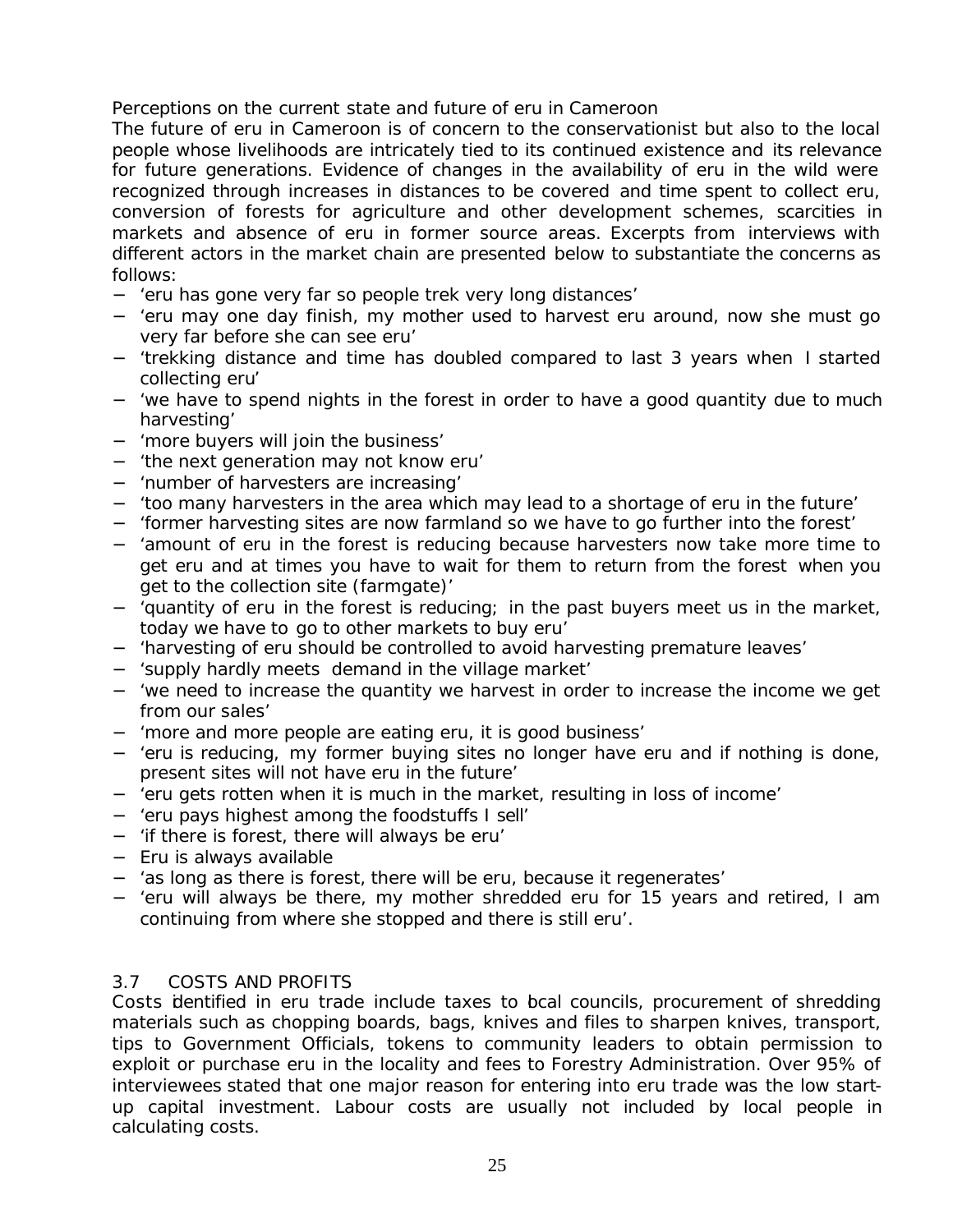The highest costs in eru trade are borne by the traders who transport eru from farmgates to markets. The highest cost centers include transport and tips (settlement) to Officers. An exporter in Nguti spent FCFA 47,000 on transport and tips for eru worth FCFA 40000 sold in Calabar, Nigeria and made a profit of FCFA 25,000. Another exporter from Mamfe reported that she makes about FCFA 20,000 to FCFA 40,000 every week from eru and spends about FCFA 60,000 on transport and tips for FCFA 90,000 worth of eru sold in at Ikom, Nigeria. Another buyer from Kumba lost FCFA 465,000 being the cost of eru and transport from Kumba to Ekok during the rainy season due to spoilage resulting from vehicle breakdown in a single rainy season.

Traders encountered in the survey reported that they make between 60% and 100% return on amounts spent on purchasing eru irrespective of the market location, that is, rural or urban. Generally exporters buying 600 bundles of eru a week and make a profit of between FCFA 20,000 and FCFA 50,000 per week, with an extreme case of FCFA 120,000 reported in 2003. An average FCFA 30,000 weekly profit implies FCFA 120,000 a month and FCFA 1,440,000 per year. Shredders in rural markets make a profit of FCFA 2,500 to FCFA 4000 per week and FCFA 10,000 to FCFA 16,000 a month while shredders in urban and semi-urban markets make a profit of at least FCFA 12,000 per week on average, with a range of between FCFA 8,000 and FCFA 15,000 for those selling on a daily basis and FCFA 16,000 to FCFA 20,000 per month for those selling 3 days per week. Wholesale retailers (buyam sellam) reported a profit of FCFA 30,000 to FCFA 50,000 per week. A farmer/harvester in the suburbs of Nguti reported an average sales income of FCFA 8000 per month during the rainy season and FCFA 15,000 in the dry season, while a 42-year old mother who has been collecting eru for the past 11 years makes an average of FCFA 16000 per month as sales income. In other localities, harvesters had sales income of between FCFA 5,000 and FCFA 40,000 per month. At Idenau, a waterer earned about FCFA 5000 per week on the average in the dry season and FCFA 1000 per week during the rainy season.

## 3.8 OPPORTUNITIES FOR ERU TRADE

#### 3.8.1 Ready local and international market

Cameroon is endowed with forests rich in eru with widespread distribution in the humid lowland forests. A ready local market exists with very high demand as consumption of eru increasingly transcends ethnic and cultural culinary habits. Eru constitutes one of the main dishes in most parties and restaurants within the national territory, and features conspicuously as a regular menu in several households, especially in the humid forest zone.

There is also ready market in Nigeria, other neighbouring countries within the Central African sub-region, Europe and United States of America. As mentioned above, cross border trade on eru contributes significantly to the local economy. With the recent reforms in the NTFP subsector, international trade on eru is expected to contribute increasingly to national economy.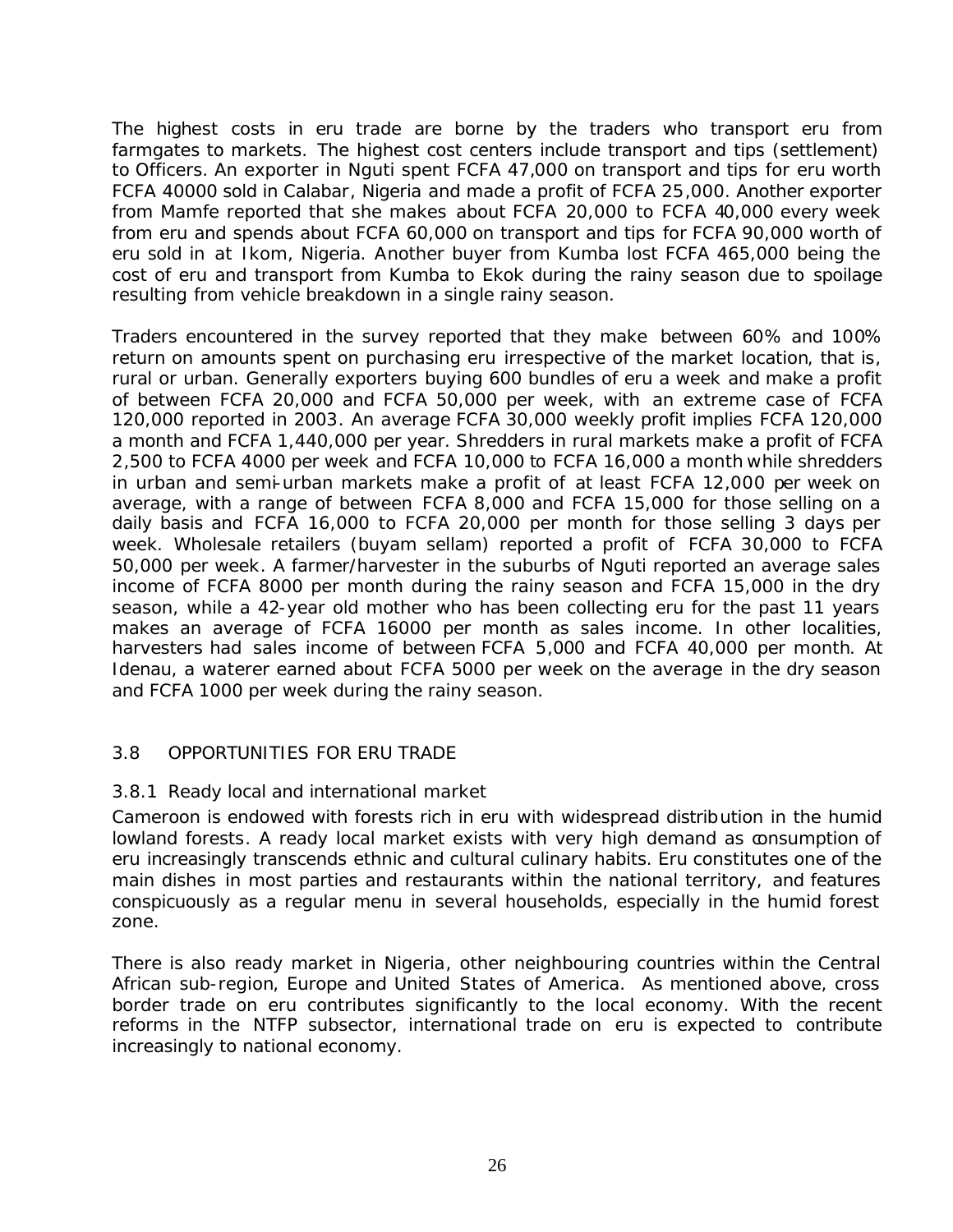## 3.8.2 Development of low cost technology

So far, transformation of eru is by rudimentary tools and methods. Production of low cost technology to add value to eru especially in shredding and drying are gradually being introduced. When satisfactorily tested and adopted extensively, they would go a way to enhance activities along the market chain as well as ensuing benefits. CENDEP may promote testing of such technology in their areas of operation and facilitate adoption.

## 3.8.3 Simple technology to transfer

Eru domestication is quite simple and can be easily studied, adopted and adapted by rural people at relatively low costs. It can be implemented by women and children onfarm under mixed cropping systems and in home gardens.

## 3.8.4 Human resources are available to promote sustainability of activities

Resource persons are readily available to sensitize, mobilize and organize local communities towards the sustainable management of eru. Resources are also available to organize local and frontier market structures, in order to maximize profits.

#### 3.8.5 Existence of inadequately explored markets in Asia, Europe and America

Direct export of eru to more developed countries is ongoing timidly. Efforts to scale up exports to such countries may be lucrative.

#### 3.8.6 Enabling policy environment

An enabling policy environment exists for NTFP extraction, and developments are underway to promote product certification and commercialization. Based on the provisions made within the Forestry Law of 1994 and its implementing instruments for participatory management of natural resources and sustainable development, attention is increasingly being drawn towards the management of forest products of high economic potential such as eru.

## 3.9 CONSTRAINTS ENCOUNTERED IN THE TRADE

#### 3.9.1 Unsustainable harvesting

Like most common property resources there is neither control nor regulation in quantity and quality of harvested eru in the KNP support zone, a situation which may not be very different from what obtains in other parts of Cameroon. Harvesting methods are poor, ranging from habitat destruction through tree felling in order to harvest eru on tree trunks and branches, uprooting of entire plants to pulling of vines off their supports. The quest to have as much eru as possible in order to maximize sales income earned to improve household livelihoods, coupled with the high pressure being exerted on the resource base in response to market demands negatively impact the source ecosystems and biodiversity. So far the distribution and availability of eru has not been established in Cameroon, although offtake rates are on the rise wherever eru is found. With increasing awareness of the economic importance of eru in rural and urban areas and the increase in market demand, eru stands highly threatened and needs urgent concerted efforts to mitigate this dilemma. Widespread awareness raising campaigns, community based conservation education and the establishment of participatory and sustainable management systems are possible mitigation measures. In addition, policy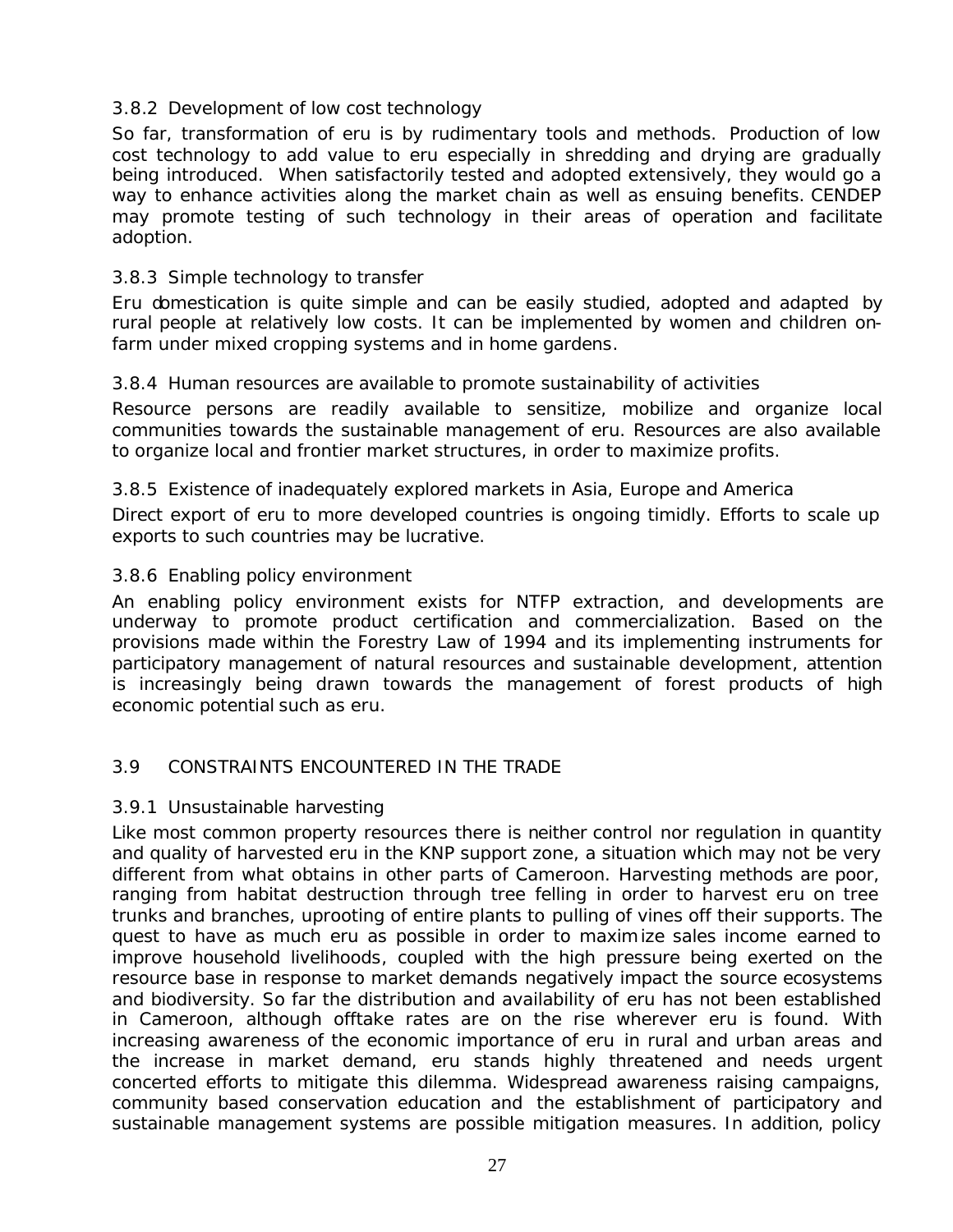reforms to provide incentives for conservation by local people and organization of markets may enhance local, national and international economic and ecological benefits.

#### 3.9.2 Poor market structures

Trade in eru is relatively more organized in Nigeria than in Cameroon, resulting in Nigerian traders having a stronger negotiation/bargaining power than Cameroonian traders. The absence of unions and other regulatory tools within the eru sector on Cameroonian markets and the high perishability of eru renders Cameroonian traders vulnerable to demand and supply forces, resulting in frequent losses and fall in profits. Other disadvantages to Cameroonian traders due to the existence of unions at the market centers include the creation of artificial barriers such as the prohibition of Cameroonians from selling eru directly on Nigerian markets, the presence of commissioned middlemen, most of whom are Nigerians, the credit (part payment) system of purchase, which often results in the middlemen either escaping with huge sums of money from Cameroonians or submitting less than agreed sums, often after several days of waiting at the frontier settlement.

#### 3.9.3 Poor access roads to markets and collection sites

Serious post harvest and financial losses are incurred by actors especially harvesters and traders due to difficult and poor access roads to collection sites and markets.

#### 3.9.4 Perishability of product

Significant ecological and economic losses are currently being incurred due to inadequate preservation, processing and marketing. Eru like most vegetables is highly perishable and would require low cost processing mechanisms to facilitate handling from source areas to national and international markets.

## 3.9.5 Harassment by Foresters, Police, Gendarmes

A regular expenditure item in estimating costs by eru traders is 'settlement', referring to tips given to Government officials in the course of transporting eru from source areas to markets. The numerous control points on the highways, train stations and international borders.

#### 3.9.6 Limited financial resources

Service providers have limited financial resources to enable them embark on interventions that would result in positive impacts. Such interventions should be participatory to ensure local people are sufficiently empowered and also to put in place sustainable systems. So far service providers are highly dependent on intermittent donor funding and may not readily secure adequate funding to carry out activities over uninterrupted periods, necessary to produce positive impacts.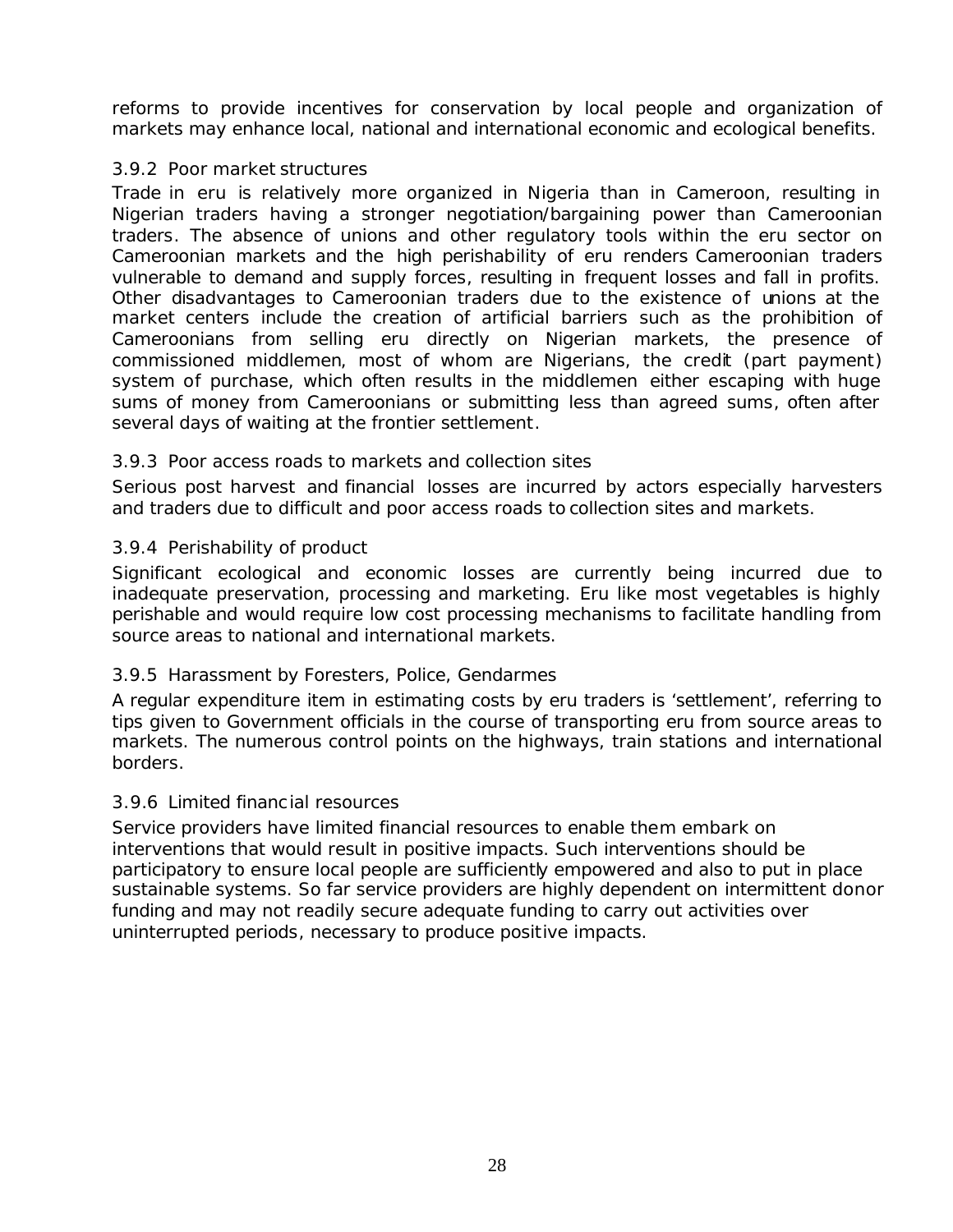#### 4. CONCLUSIONS AND RECOMMENDATIONS

Based on results above eru trade is lucrative, with ample opportunities for poverty alleviation and sustainable natural resource management. Commercial exploitation is still in its nascent stage and may be organized to maximize benefits for livelihood improvement and safeguard the integrity of the ecosystem as well as the rich biodiversity of the area. The most important constraints identified center around value adding, sustainable management of the resource and the need for improved market structures and access roads. The following recommendations are proposed as mitigation measures geared towards sustainable development and enhancement of nature conservation, resulting in improved commercialization of eru.

- i. Explore options and provide low-cost technologies for value adding for shredding, drying and packaging eru in order to improve livelihoods of local women by reducing the drudgery faced by local women during processing and to increase the shelf life of the product.
- ii. Conduct sensitization and awareness raising campaigns on the economic importance of eru, the importance of community based conservation as well as community mobilization towards the sustainable management of eru.
- iii. Introduce community based conservation of eru through the establishment of sustainable management systems to maximize benefits in the medium and long terms as well as domestication schemes.
- iv. Advocate for policy reforms that define and promote indigenous rights and provide incentives for sustainable exploitation, management and marketing of eru by local people.
- v. Carry out studies in existing and potential source areas to establish product distribution, availability and sustainable offtake rates, aimed to inform the sustainable management of the resource base.
- vi. Improve and organize market structures and marketing of eru in order to minimize post harvest losses and maximize benefits to local people, including exploring options for international trade with European and American markets.
- vii. Solicit support for the transformation of eru at farmgate level for export markets through community based initiatives.
- viii. Conduct a rapid survey of existing and previous source areas in the Centre and Littoral provinces to learn lessons to inform the establishment of participatory forest resource management systems to avoid depletion of the resource base and promote enrichment planting.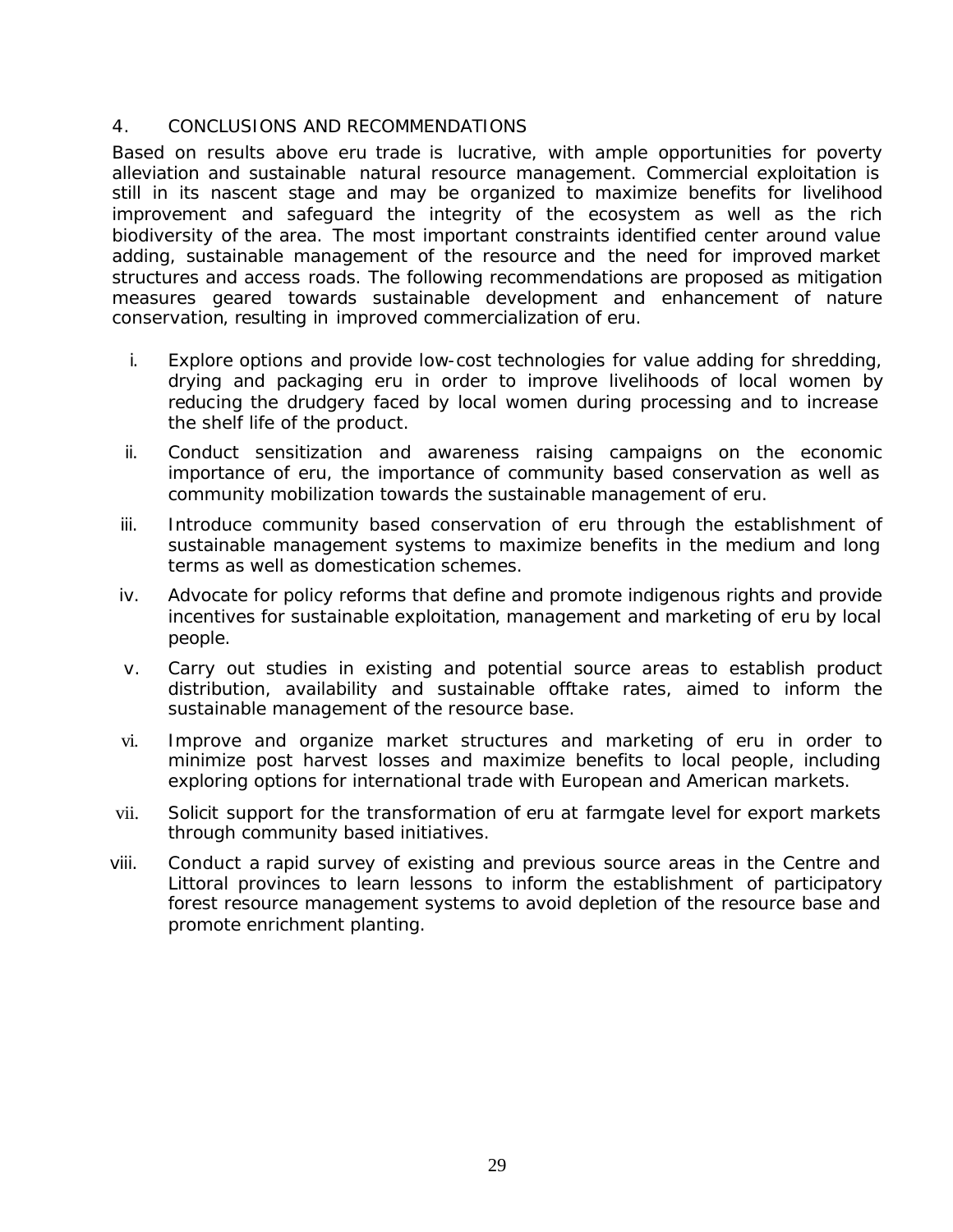#### **BIBLIOGRAPHY**

A Management Plan for Korup National Park and its Peripheral Zone. 2002.

Ashley C., Elliot J., Sikoyo G. and K. Hanlon, 1999. Handbook for Assessing the Economic and Livelihood Impacts of Wildlife Enterprises.

CERUT and AIDEnvironment, 1999. The Wealth of Forests in Cameroon: Results of Field Testing a Methodology for the Valuation of NTFPs in Northwest and Southwest Cameroon.

Clark L. and N Tchamou, 1998. Non-wood Forest Product research in Central Africa – A State of the Sector. CARPE Report.

Generic Guidelines for Assessing the Management of NTFPs in Natural Forest. 1999.

Lipsey R. G., 1983. An Introduction to Positive Economics. 6th Edition. ELSB.

Helvetas. Clients First! A Rapid Market Appraisal Tool Kit, Helvetas Publication, No.3.

Nkwatoh A. and F. Weh, 1998. NTFP Survey for Zone 3. Dry Season Report. Mount Cameroon Project Report.

NTFP Marketing and Certification Project, Rainforest Alliance.

Oversees Development Institute. Economics for Participatory Forest Management – A Manual for Assessing the Economic Incentives of Local Forest Users. (Draft, unpublished).

Sunderland T.C.H., Clark L. E. and P. Vantomme, 1999. Current Research Issues and Prospects for Conservation and Development.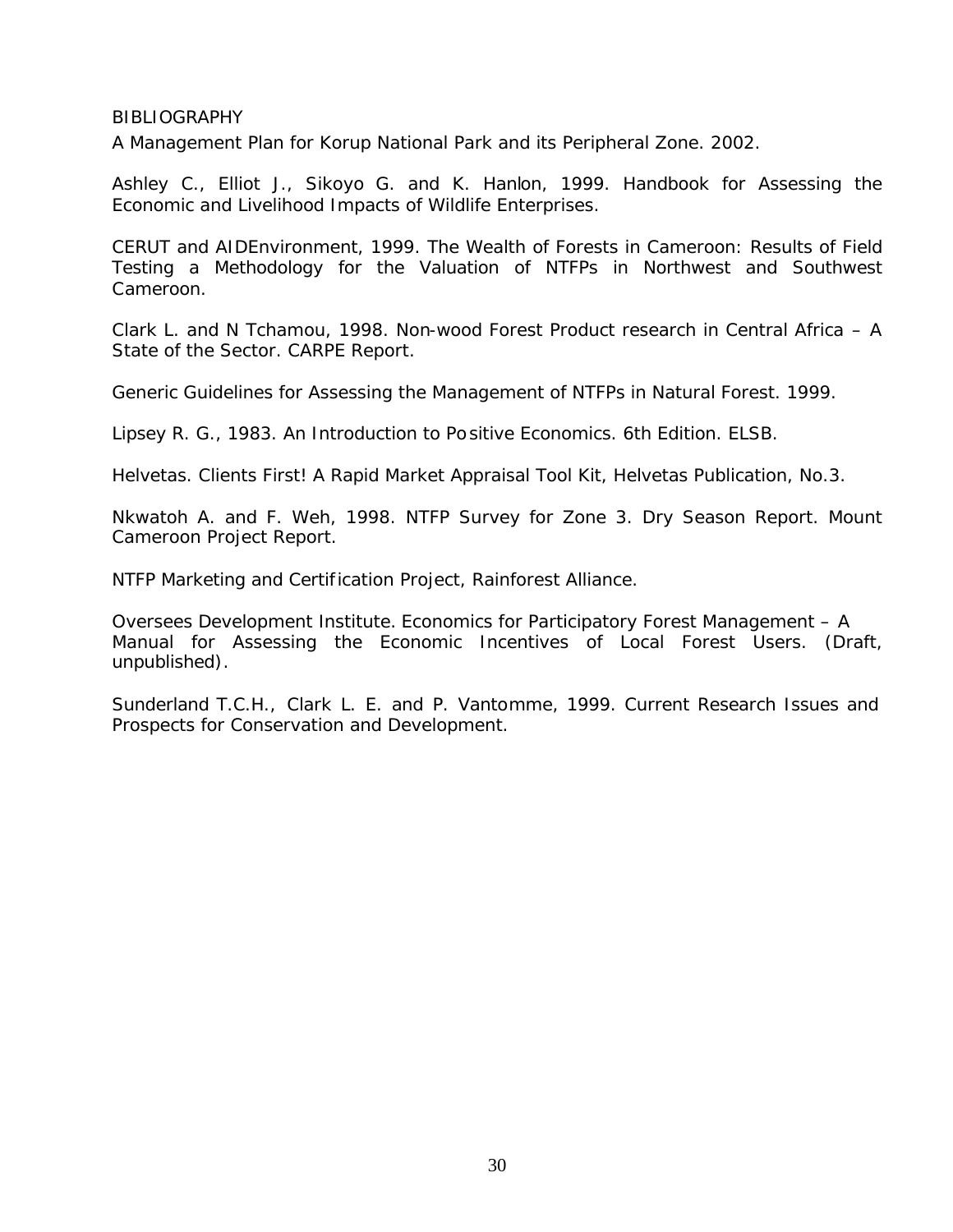## ANNEXES

Annex 1: Checklist of semi-structured questions

Targets: Harvesters, wholesale trader, retailers, exporters, transporters, others.

- 1. Description of hamlet, village, town
- 2. Description of organization of the activity
- 3. Who is involved (ethnicity, age, sex, position in household, occupation, marital status, etc.)
- 4. Labour involvement (family, hired, njangi, etc.)
- 5. Factors that motivated individual to engage in activity
- 6. Length of time in activity (years) and why
- 7. Changes observed in activity and why, possible suggestions for improvement
- 8. Seasonality of activity, what the person does during off seasons and why
- 9. Relationship with other actors in the chain, expectations, fears and transactions involved (traditional chiefs and councils, forestry officials, other government officials e.g. customs, gendarmes, police officers, etc.)
- 10. Frequency and intensity of activity (per week, month, year)
- 11. Costs involved in activities and trends over defined time periods
- 12. Problems encountered in activities and suggested solutions
- 13. Perceived direction of activities and personal suggestions (fears, expectations, hopes)
- 14. From who do you collect/buy and who do you sell to (sex, tribe, origin, age, etc.)
- 15. Units of measurement and how these have changed over time
- 16. Price variations over time (season/year/month) and factors that influence the prices
- 17. How are prices set and by who? Why? What factors are considered to set the prices, why? Any suggestions for improvement?
- 18. How does information circulate among members in this category as well as others in categories below and above in the chain? What is good or not good about the information flow and why? How can it be improved?
- 19. What rules and regulations govern the activity (traditional/government, formal/informal)
- 20. How well do people observe the rules and regulations? Has there been any sanctioning? If yes, explain how, by who and frequency
- 21. What have you observed in all your years in this business which you think needs attention and why? What advice would you give and to who?
- 22. What advice or changes would you like to see or recommend to those below (below) or above (named) along the market chain? And why?
- 23. What would you like scraped off in the chain to make life better?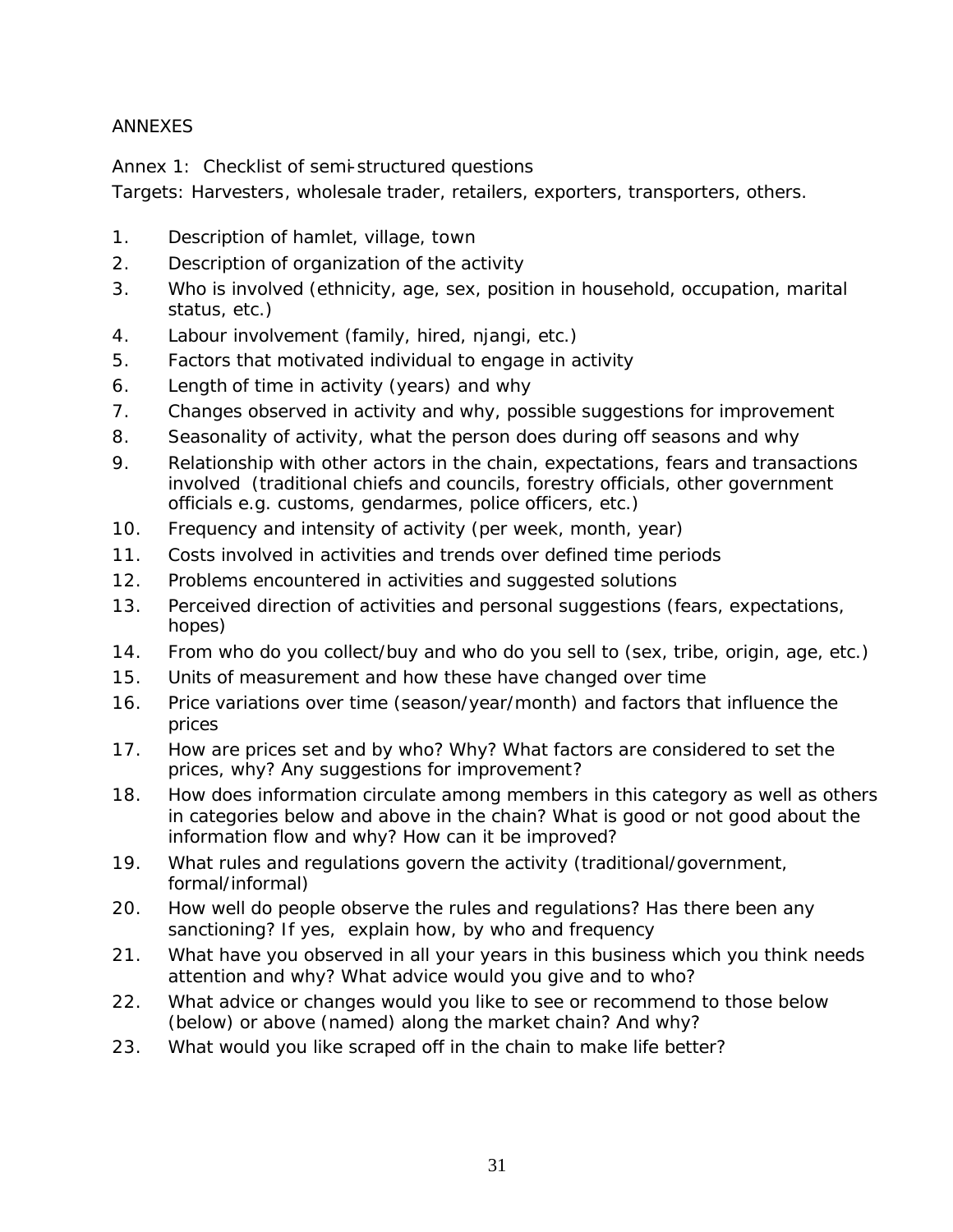Annex 2: Photographs of activities on the eru chain and market outlets.



Eru harvester in Mamfe from Takamanda Court area

b) Eru shredder in urban market



c) Shredded eru sold in local markets